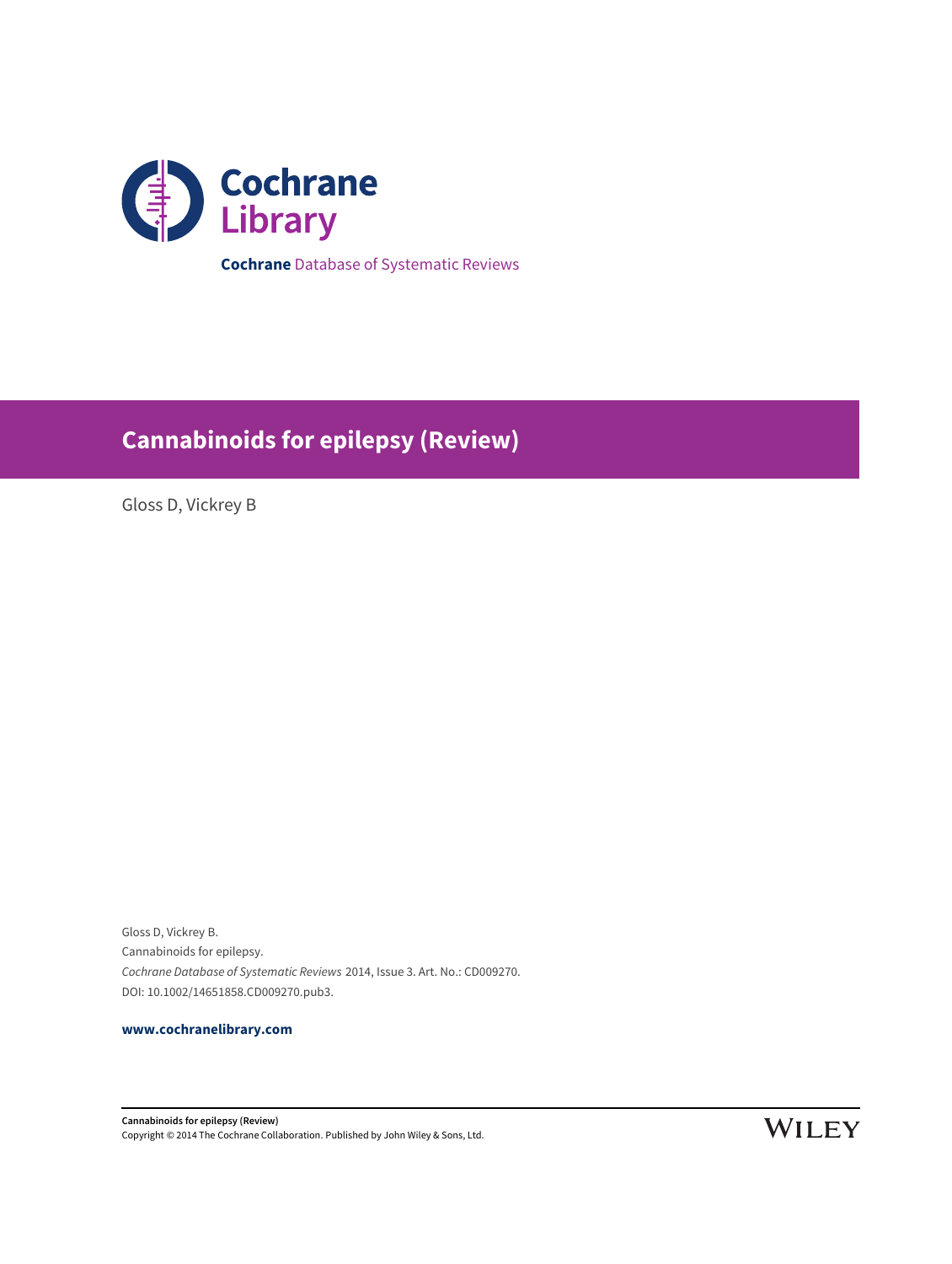### **TABLE OF CONTENTS**

| <b>HEADER</b>                                                                                                                                                                                                                                      |    |
|----------------------------------------------------------------------------------------------------------------------------------------------------------------------------------------------------------------------------------------------------|----|
| ABSTRACT                                                                                                                                                                                                                                           |    |
|                                                                                                                                                                                                                                                    |    |
| <b>BACKGROUND</b>                                                                                                                                                                                                                                  |    |
| <b>OBIECTIVES</b><br>the contract of the contract of the contract of the contract of the contract of the contract of the contract of                                                                                                               |    |
| METHODS                                                                                                                                                                                                                                            |    |
|                                                                                                                                                                                                                                                    |    |
| <b>DISCUSSION</b><br>and a construction of the construction of the construction of the construction of the construction of the construction of the construction of the construction of the construction of the construction of the construction of |    |
| AUTHORS' CONCLUSIONS                                                                                                                                                                                                                               |    |
|                                                                                                                                                                                                                                                    |    |
| <b>REFERENCES</b><br>and a constitution of the constitution of the constitution of the constitution of the constitution of the constitution of the constitution of the constitution of the constitution of the constitution of the constitution of |    |
|                                                                                                                                                                                                                                                    | 10 |
|                                                                                                                                                                                                                                                    | 18 |
| <b>APPENDICES</b>                                                                                                                                                                                                                                  | 18 |
|                                                                                                                                                                                                                                                    | 22 |
|                                                                                                                                                                                                                                                    | 23 |
|                                                                                                                                                                                                                                                    | 23 |
| DIFFERENCES BETWEEN PROTOCOL AND REVIEW                                                                                                                                                                                                            | 23 |
| <b>INDEX TERMS</b>                                                                                                                                                                                                                                 | 23 |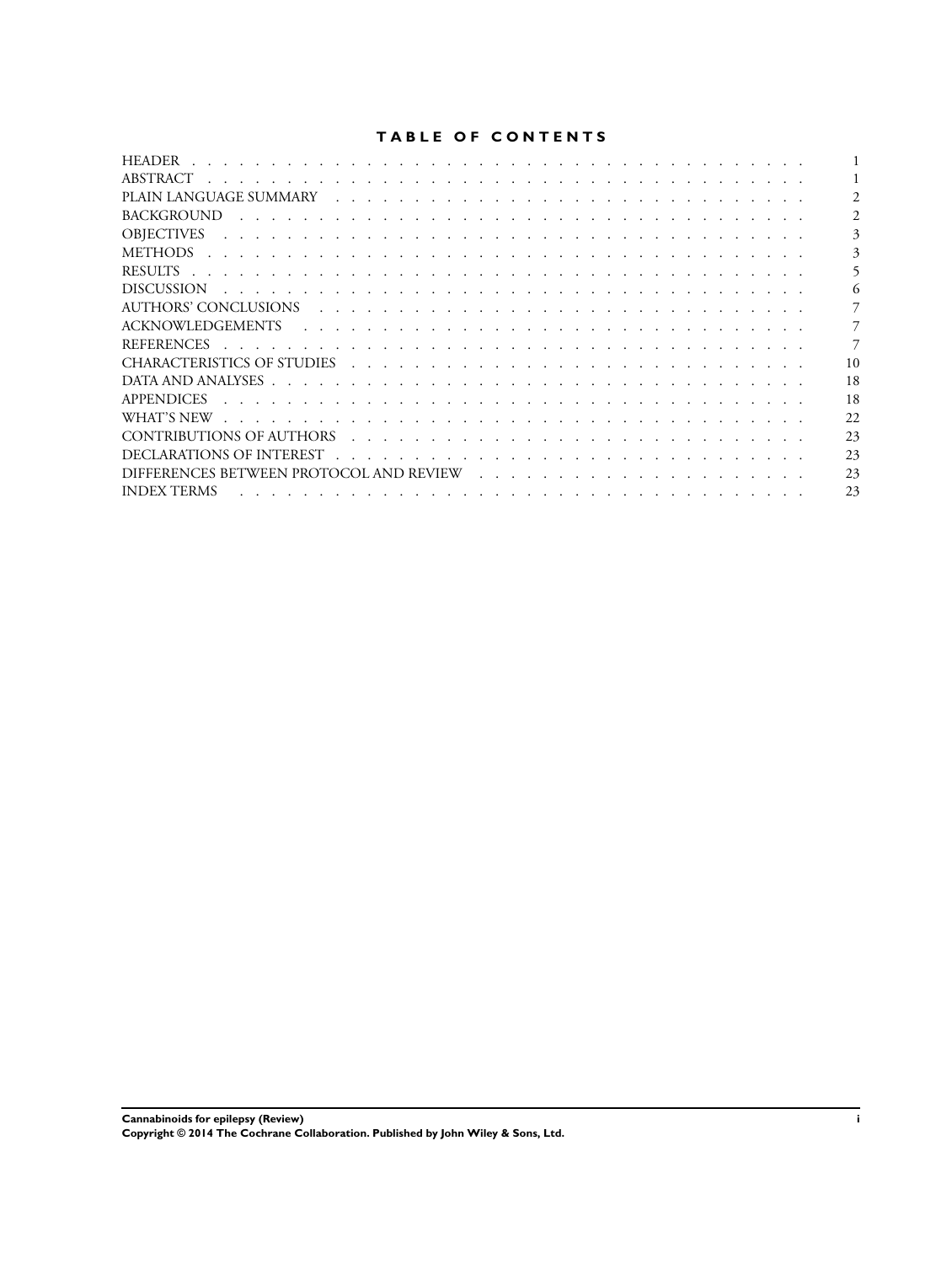**[Intervention Review]**

# **Cannabinoids for epilepsy**

David Gloss<sup>1</sup>, Barbara Vickrey<sup>2</sup>

<sup>1</sup>Neurology MC14-05, Danville, USA. <sup>2</sup>Department of Neurology, University of California, Los Angeles, California, USA

Contact address: David Gloss, Neurology MC14-05, 100 N Academy Ave, Geisinger Medical Center, Danville, PA 17821, USA. [davy.gloss@gmail.com.](mailto:davy.gloss@gmail.com)

**Editorial group:** Cochrane Epilepsy Group.

**Publication status and date:** New search for studies and content updated (no change to conclusions), published in Issue 3, 2014. **Review content assessed as up-to-date:** 9 September 2013.

**Citation:** Gloss D, Vickrey B. Cannabinoids for epilepsy. *Cochrane Database of Systematic Reviews* 2014, Issue 3. Art. No.: CD009270. DOI: 10.1002/14651858.CD009270.pub3.

Copyright © 2014 The Cochrane Collaboration. Published by John Wiley & Sons, Ltd.

### **A B S T R A C T**

#### **Background**

Marijuana appears to have anti-epileptic effects in animals. It is not currently known if it is effective in patients with epilepsy. Some states in the United States of America have explicitly approved its use for epilepsy.

#### **Objectives**

To assess the efficacy and safety of cannabinoids when used as monotherapy or add-on treatment for people with epilepsy.

#### **Search methods**

We searched the Cochrane Epilepsy Group Specialized Register (9 September 2013), Cochrane Central Register of Controlled Trials (CENTRAL) in *The Cochrane Library* (2013, Issue 8), MEDLINE (Ovid) (9 September 2013), ISI Web of Knowledge (9 September 2013), CINAHL (EBSCOhost) (9 September 2013), and ClinicalTrials.gov (9 September 2013). In addition, we included studies we personally knew about that were not found by the searches, as well as searched the references in the identified studies.

#### **Selection criteria**

Randomized controlled trials (RCTs) whether blinded or not.

#### **Data collection and analysis**

Two authors independently selected trials for inclusion and extracted the data. The primary outcome investigated was seizure freedom at one year or more, or three times the longest interseizure interval. Secondary outcomes included responder rate at six months or more, objective quality of life data, and adverse events.

#### **Main results**

We found four randomized trial reports that included a total of 48 patients, each of which used cannabidiol as the treatment agent. One report was an abstract and another was a letter to the editor. Anti-epileptic drugs were continued in all studies. Details of randomisation were not included in any study report. There was no investigation of whether the control and treatment participant groups were the same or different. All the reports were low quality.

The four reports only answered the secondary outcome about adverse effects. None of the patients in the treatment groups suffered adverse effects.

**Cannabinoids for epilepsy (Review) 1**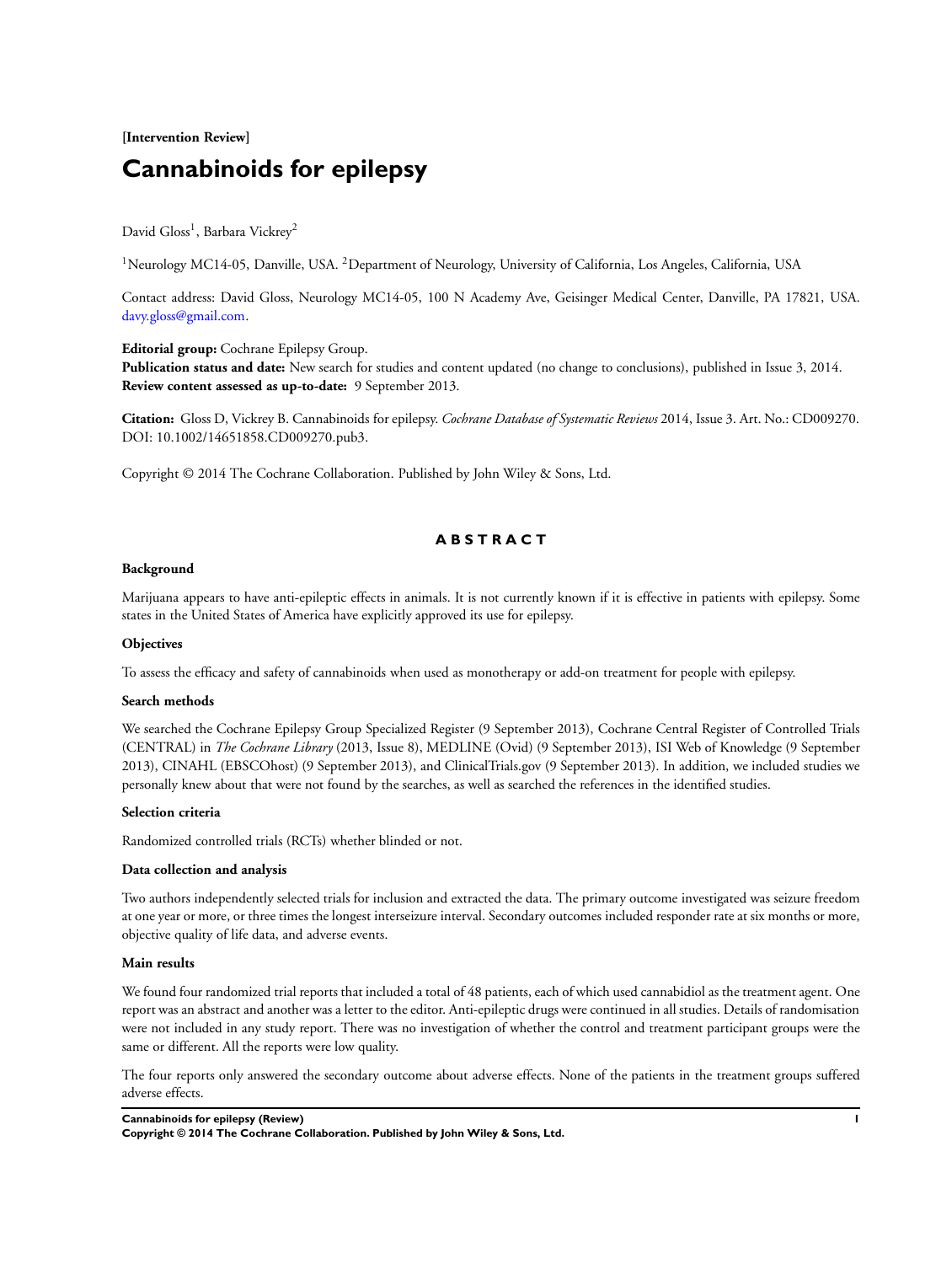#### **Authors' conclusions**

No reliable conclusions can be drawn at present regarding the efficacy of cannabinoids as a treatment for epilepsy. The dose of 200 to 300 mg daily of cannabidiol was safely administered to small numbers of patients generally for short periods of time, and so the safety of long term cannabidiol treatment cannot be reliably assessed.

### **P L A I N L A N G U A G E S U M M A R Y**

### **Cannabinoids for epilepsy**

Epilepsy is a disorder of recurrent unprovoked seizures. More than half of seizures can be controlled by anti-epileptic medications. For the remaining patients, they may wish to try other agents to obtain better control. Marijuana, or cannabinoids, may be one such agent. This review assessed the efficacy of marijuana, or cannabinoids, as a treatment for epilepsy. No reliable conclusions can be drawn at present regarding the efficacy of cannabinoids as a treatment for epilepsy. Further trials are needed.

### **B A C K G R O U N D**

#### **Description of the condition**

Epilepsy is a common disorder of the human brain, accounting for approximately 1% of the global burden of disease [\(Murray 1994](#page-8-0)). It has an incidence of 33 to 57 per 100,000 person-years [\(Annegers](#page-8-0) [1999](#page-8-0); [MacDonald 2000;](#page-8-0) [Olafsson 2005\)](#page-8-0), with a lifetime risk of 1.3% to 4% ([Hauser 1993](#page-8-0); [Juul-Jensen 1983](#page-8-0)).

In epilepsy, drug resistance is defined as failure to stop all seizures in a patient who has had adequate trials of at least two appropriate medications ([Kwan 2010](#page-8-0)). Of those afflicted with epilepsy, about one-third will be drug-resistant ([Kwan 2000;](#page-8-0) [Mohanraj 2006](#page-8-0)). In these patients, the ability of current medications to stop all seizures is dismal [\(Kwan 2000](#page-8-0); [Mohanraj 2006](#page-8-0)). There is great interest in the development of new medications which may have anti-epileptic properties, particularly those agents that affect novel receptors, in the hope of helping the patients in whom current agents are ineffective.

#### **Description of the intervention**

The plant *Cannabis sativa*, commonly known as marijuana, is composed of more than 500 compounds and new components continue to be discovered ([Radwan 2009\)](#page-8-0). Those that are unique to the cannabis plant are called cannabinoids. The principal active component of marijuana is the cannabinoid  $\Delta^9$ -tetrahydrocannabinol (THC); dronabinol is a pure isomer of THC, which is the main isomer in cannabis [\(Mechoulam 1970](#page-8-0)). Cannabinol is another cannabinoid which has some of the properties of THC, including the possible effect of preventing seizures [\(Howlett 2004](#page-8-0)). Cannabidiol is another cannabinoid that may be effective in reducing seizures [\(Mechoulom 2007](#page-8-0)). There is fairly extensive evidence in the animal literature that THC has weak anti-seizure properties [\(Razdan 1983\)](#page-8-0). THC binds to the CB-1 receptor, which is found in the brain as well as peripherally ([Matsuda 1990\)](#page-8-0). Another receptor, CB-2, is found peripherally and functions in the immune system ([Felder 1998](#page-8-0); [Munro 1993](#page-8-0)).

Marijuana has been used since the  $19<sup>th</sup>$  century for patients with epilepsy. One patient from that time was described whose seizures stopped when marijuana was given and returned when marijuana use was stopped ([Gowers 1881](#page-8-0)). There have been other anecdotal reports of its efficacy in humans.

This review will assess the ingestion of marijuana, THC or synthetic cannabinoids (which must include cannabinol, but can include other agents such as cannabidiol) either orally or by inhalation for the treatment of seizures.

#### **How the intervention might work**

The possible mechanism of action of cannabinoids has not yet been fully elucidated. There are several theories none of which provide a full explanation, however we provide two theories here that have been developed by others.

One of the most common kinds of epilepsy in adults arises from changes in the hippocampus. The hippocampus is involved in the transformation of short term memory into long term memory. One of the changes which occur involves a neuronal subpopulation of the hippocampus called granule cells, which undergo aberrant synaptic reorganization, known as 'mossy fibre spouting'. Mossy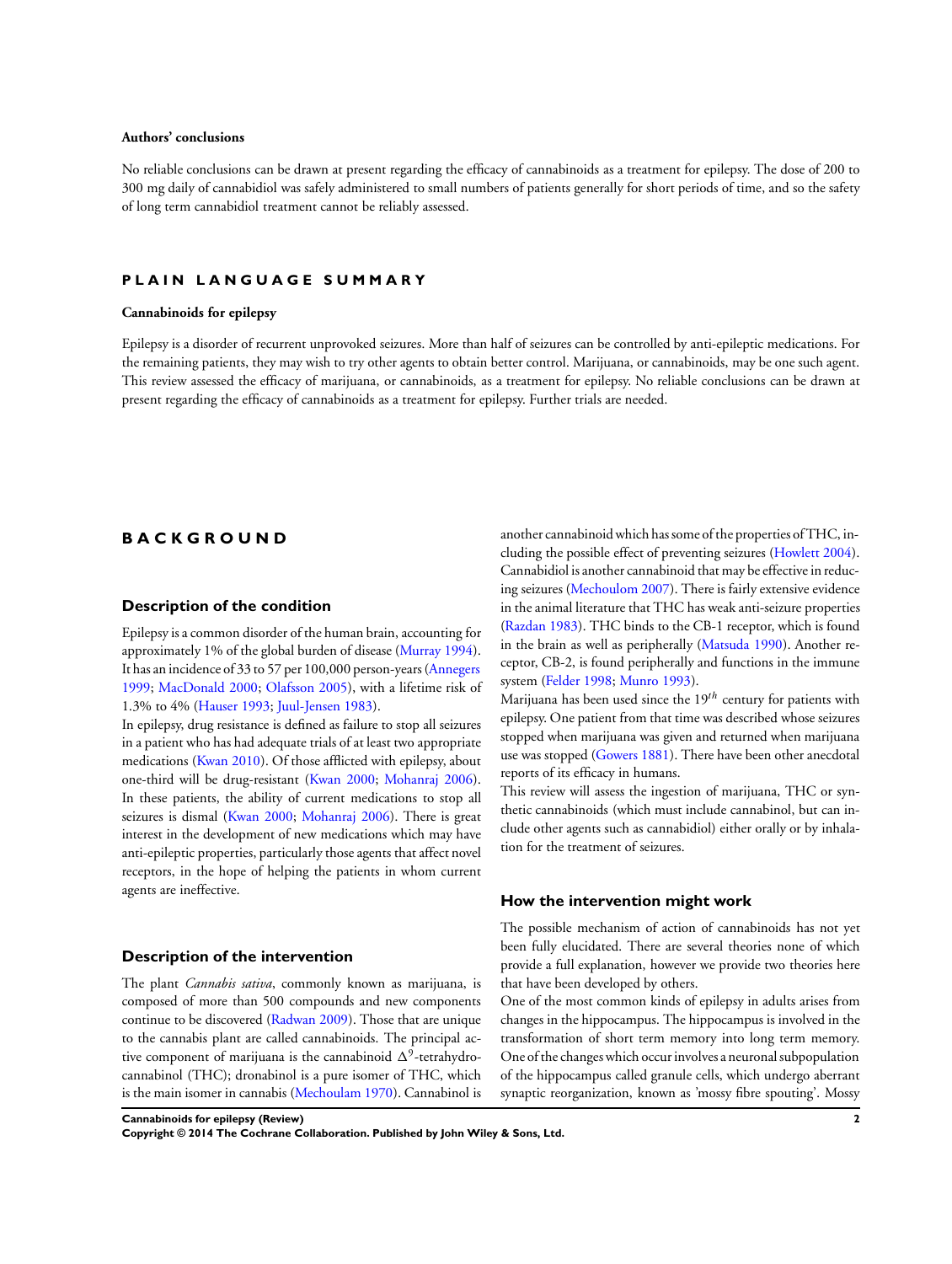fibre sprouting occurs in the human epileptic hippocampus even without hippocampal sclerosis [\(Sutula 1989](#page-8-0)). This fibre sprouting synapses with another type of cell called granule cells [\(Franck](#page-8-0) [1995](#page-8-0)). Animal models have shown that this then forms an excitatory feedback loop [\(Buckmaster 2002](#page-8-0); [Winokur 2004](#page-8-0)) which can be the underlying mechanism for seizures [\(Dudek 1997\)](#page-8-0). In an animal model of seizures, endogenous release of cannabinoids with an excitotoxic agent led to worse and more deadly seizures in mutant mice without CB-1 receptors than in wild-type mice [\(Marsicano 2003](#page-8-0)), suggesting a protective effect of cannabinoids. In human hippocampus resected for epilepsy surgery, recordings of granule cells show a reduction of inhibition with a CB-1 agonist ([Natasuka 2003\)](#page-8-0). This is likely due to depolarization-induced inhibition of gamma-aminobutyric acid secreting (GABAergic) cells [\(Wilson 2001\)](#page-8-0). While this seeming contradiction has not been fully elucidated, one way to explain it would be to suggest that cannabinoids decrease inhibition of aberrant inhibitory cells. The existence of such aberrant inhibition is seen in epileptic rats [\(Buckmaster 1997](#page-8-0)).

Another possible mechanism for the protective effect of cannabinoids involves N-methyl-D-aspartic acid (NMDA) receptors. NMDA receptors are glutamate receptors, which play a crucial role in learning and memory. A synthetic cannabinoid appears to block NMDA receptors in a rodent model at a different site to other non-competitive NMDA antagonists ([Feigenbaum 1989](#page-8-0)). This agent was shown to be effective in reducing NMDA-induced seizures in mice ([Feigenbaum 1989](#page-8-0)).

#### **Why it is important to do this review**

Marijuana is currently licensed in 22 states in the United States for seizures or epilepsy ([Hoffman 2010\)](#page-8-0), although its use remains prohibited by federal law. Under the current regime, however, prosecutions have not been pursued following a presidential directive. Marijuana is also legal in Canada for use in epilepsy.

There is no agreement in Europe regarding the medical use of marijuana or THC. There appear to be wide differences in both the law and how the law in various countries is interpreted. According to the European Monitoring Centre for Drugs and Drug Addiction, there are five European countries where medical marijuana appears to be a legal option [\(EMCDDA 2002\)](#page-8-0).

We wish to examine if there is enough efficacy and safety of cannabinoids in epilepsy, through an examination of the medical evidence, to use it as a treatment for epilepsy.

### **O B J E C T I V E S**

To assess the efficacy and safety of cannabinoids when used as monotherapy or add-on treatment for people with epilepsy.

### **M E T H O D S**

### **Criteria for considering studies for this review**

### **Types of studies**

We included studies which examined the study objective and met the following criteria.

1. Randomized controlled trials (RCTs) with allocation concealment that was blinded (single- or double-blinded).

2. RCTs that were unblinded.

We excluded all other study designs, including cohort studies, casecontrol studies, outcomes research, case studies, case series and expert opinion.

#### **Types of participants**

People of any age or sex, with epilepsy of any type.

#### **Types of interventions**

Any type of marijuana, synthetic or natural THC, cannabinol, cannabidiol, or combinations that include these agents, for ingestion or inhalation for the control of seizures. We did not exclude trials that used other anti-epileptic medications.

If a trial compared one type of cannabinol to another, for example, THC versus a combination of THC and cannabidiol, we planned to include both arms.

#### **Types of outcome measures**

#### **Primary outcomes**

• The proportion of patients achieving seizure freedom

We used the most current International League Against Epilepsy (ILAE) proposed definition of seizure freedom: no seizures of any type for either 12 months or three times the longest (pre-intervention) seizure-free interval, whichever is longest ([Kwan 2010\)](#page-8-0).

#### **Secondary outcomes**

• Responder rate (the proportion of patients who experienced a 50% or greater reduction in seizure frequency from baseline to maintenance period). We included any maintenance period of at least six months

• Adverse events requiring either a medication change or emergency room visit (as a percentage)

• Quality of life outcomes measured with objective data

**Cannabinoids for epilepsy (Review) 3**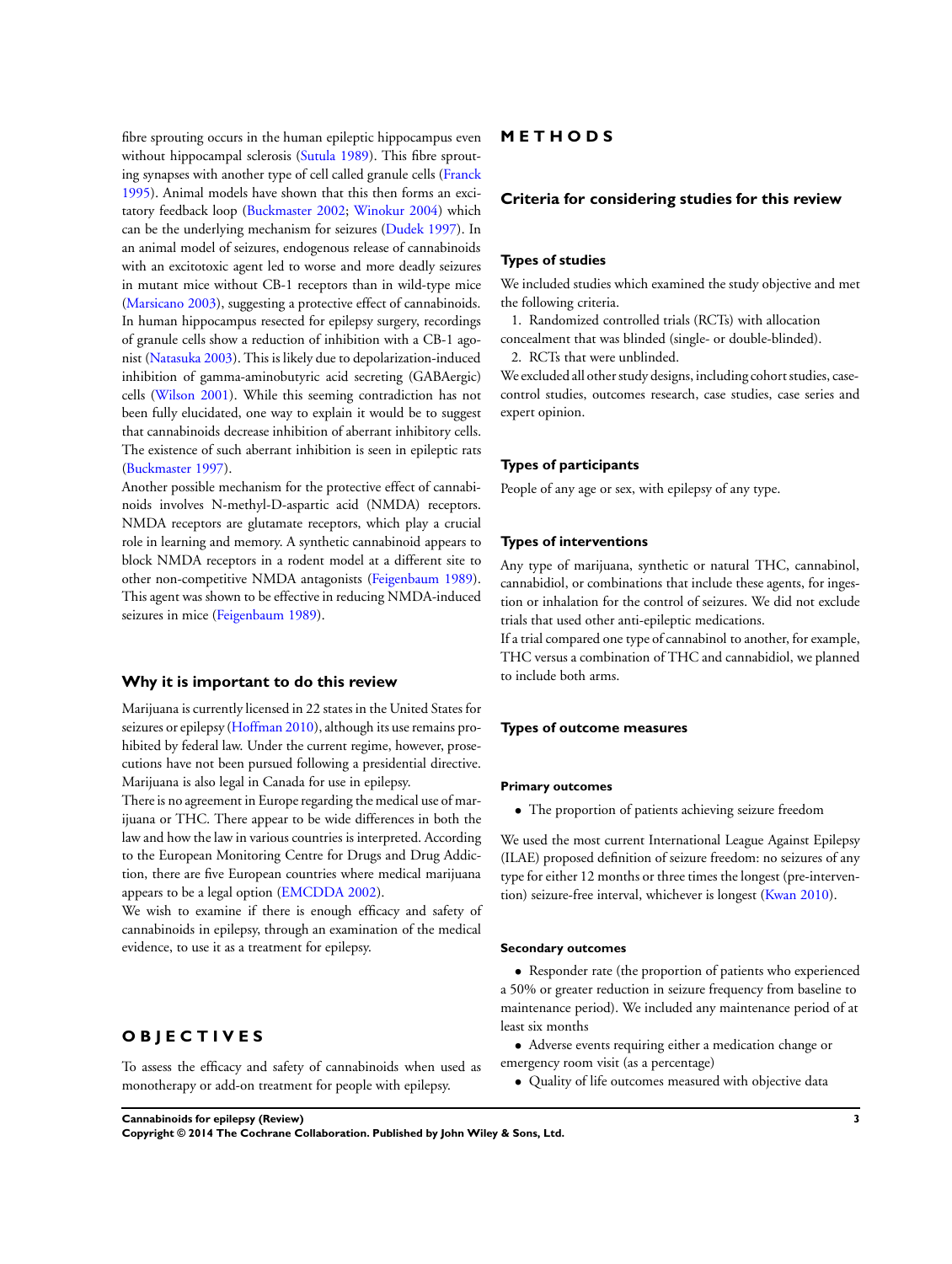### **Search methods for identification of studies**

### **Electronic searches**

Searches were run for the original review in July 2011. For the latest update we searched the following databases. There were no language restrictions.

• Cochrane Epilepsy Group Specialized Register (9 September 2013), using the search strategy outlined in [Appendix](#page-19-0)

[1.](#page-19-0)

• Cochrane Central Register of Controlled Trials (CENTRAL) in *The Cochrane Library* ( 2013, Issue 8), using the

search strategy outlined in [Appendix 2.](#page-19-0)

• MEDLINE (Ovid) (searched 9 September 2013), using the search strategy outlined in [Appendix 3.](#page-20-0)

• CINAHL (EBSCOhost) (searched 9 September 2013), using the search strategy outlined in [Appendix 4.](#page-21-0)

• ISI Web of Knowledge (searched 9 September 2013), using the search strategy outlined in [Appendix 5.](#page-22-0)

• ClinicalTrials.gov (searched 9 September 2013), using the search strategy outlined in [Appendix 6.](#page-23-0)

For any articles identified for full review, we used the related search criterion and also reviewed the first 25 related abstracts for possible inclusion.

#### **Searching other resources**

We contacted the manufacturers of cannabinol or THC, and experts in the field, for information about any unpublished or ongoing studies. We handsearched selected journals.

We reviewed the reference lists of retrieved studies to search for additional reports of relevant studies.

### **Data collection and analysis**

#### **Selection of studies**

Both review authors independently searched for trials and assessed them for inclusion. Any disagreements were resolved by mutual agreement.

#### **Data extraction and management**

Both review authors extracted data onto a data extraction form; any disagreements were resolved by mutual agreement. The data form included:

- study design, including randomisation; blinding; allocation concealment; type of study;
- study size, including number of participants; type of epilepsy;

• type of intervention, including delivery system; dosage; frequency of use;

• outcomes, including number of dropouts; follow-up; responder rate; adverse effects; objective measures of quality of life; and

• ORBIT classification ([Kirkham 2010\)](#page-8-0).

We recorded the rawest form of the data, when possible.

#### **Assessment of risk of bias in included studies**

We assessed the risk of bias in the included studies using the Cochrane Collaboration's tool for assessing risk of bias as outlined in the *Cochrane Handbook for Systematic Reviews of Interventions* [\(Higgins 2011\)](#page-8-0) and contained in Review Manager 5.1 ([RevMan](#page-8-0) [2011](#page-8-0)).

#### **Measures of treatment effect**

We measured the primary outcome as a continuous outcome. We measured the secondary outcomes as continuous outcomes.

#### **Unit of analysis issues**

We do not expect any unit of analysis issues, except possibly for repeated measures. For measures that are repeated, we used the last recorded measurement, representing the longest follow-up after intervention.

#### **Dealing with missing data**

We planned to collect data missing from published studies, abstracts and posters by collecting data from unpublished sources, which we hoped to obtain from the sponsors of clinical trials. We planned to undertake further sensitivity analysis to determine the effect of the addition of these data to the final results.

Missing data may be an important problem for this analysis as we anticipated identifying some older studies, which do not provide the same statistical information as present-day studies. If parts of the statistical analysis were missing, for example missing standard deviations, we planned to make an extension to the method of applying a sensible value to those studies ([Song 1993\)](#page-8-0).

We did not attempt to complete missing individual patient data.

### **Assessment of heterogeneity**

We assessed clinical heterogeneity by comparing the distribution of patient demographic factors (age, seizure type, number of antiepileptic drugs taken at randomization) included in the trials. We assessed statistical heterogeneity using the I² statistic, with a value of greater than 75% indicating significant heterogeneity ([Higgins](#page-8-0) [2011](#page-8-0)).

**Cannabinoids for epilepsy (Review) 4**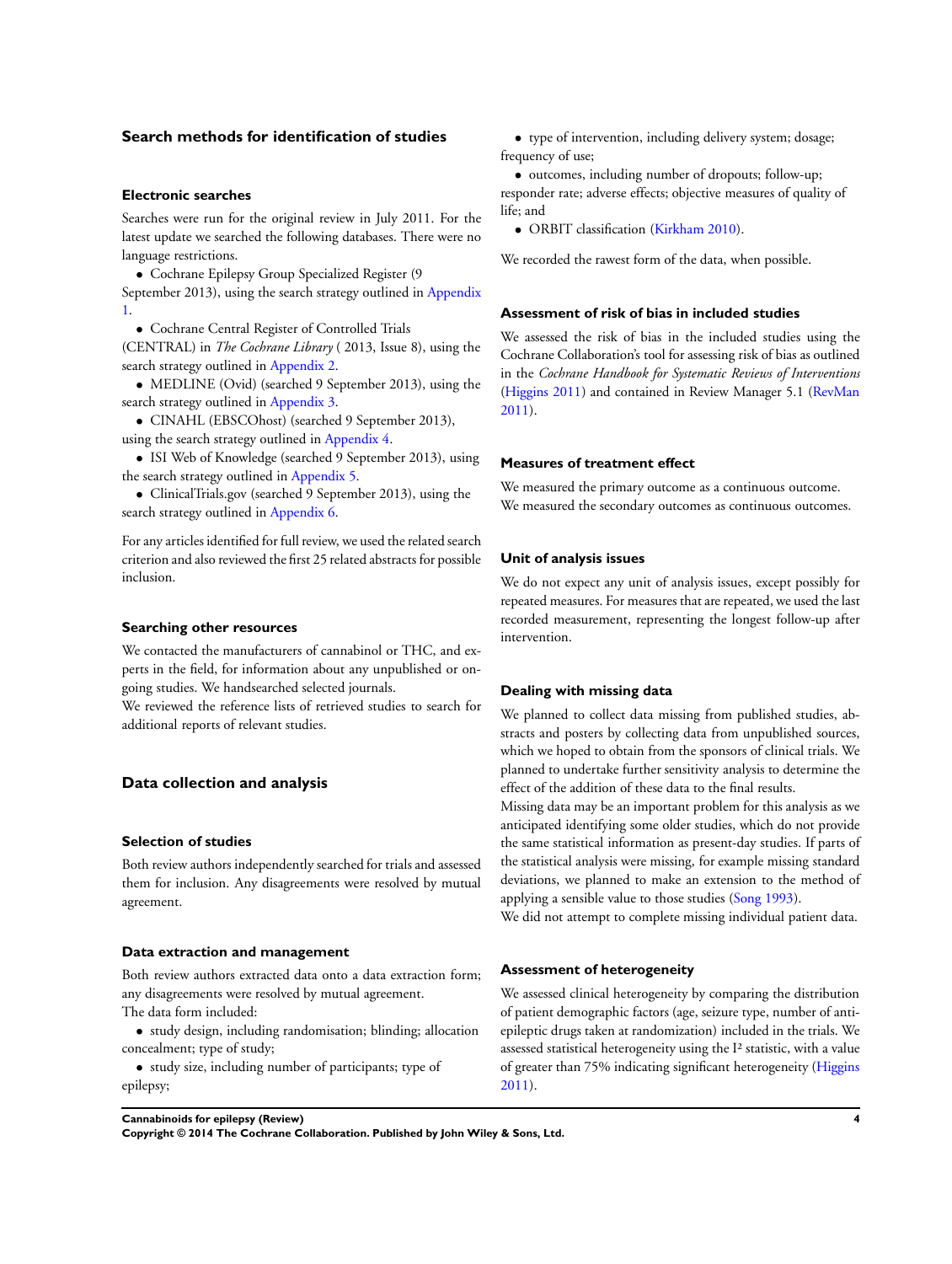#### **Assessment of reporting biases**

We used the ORBIT study classification scheme to classify trials and assign a risk of bias of the primary outcome to each classification ([Kirkham 2010\)](#page-8-0).

### **Data synthesis**

If there was no statistical heterogeneity, we planned to carry out the analysis using a fixed-effect model. If there was significant heterogeneity, we planned to use a random-effects model. We planned to use a Bayesian model for combining the trials if there was significant heterogeneity in some trials and not in others [\(Prevost 2000](#page-8-0)). We described quality of life outcomes narratively.

#### **Subgroup analysis and investigation of heterogeneity**

No subgroup analyses were planned unless, as above, there were some trials with significant heterogeneity and some trials without.

### **Sensitivity analysis**

If there were at least two trials with missing data, we planned to perform a sensitivity analysis of any outcome that involved all the trials.

# **R E S U L T S**

### **Description of studies**

### **Results of the search**

### See:[Characteristics of included studies;](#page-12-0)[Characteristics of excluded](#page-16-0) [studies.](#page-16-0)

From the formal search of the literature we found eight non-duplicate studies. After initial screening we rejected three of those. We also found one ongoing clinical trial. In addition, we identified another 21 studies that we either knew about, found by a manual search, or found in the references of the other studies. We reviewed all of the studies to assess whether they met the inclusion criteria for this review.

Of the 21 studies either known or found, by the review authors outside the formal search, four were reviews, one was a paper about illicit drug use in general, and one was about marijuana potency, so it was not that surprising that we did not pick them up in the search. Another two were posters, four were book chapters, one was a paper awaiting publication in MEDLINE, two were from a journal not part of the journals indexed in PubMed; such gray literature is not found in formal searching. There were three surveys about marijauana use, but they did not talk about marijuana

as a therapy. Two older papers which were known to the authors spelled marijuana as 'marihuana', and so we did not find them in the search.

The clinical trial registered at www.ClinicalTrials.gov did not merit inclusion since it was not about cannabis or cannabinoids. It was about the use of *Passiflora incarnata* in the treatment of partial epilepsy (NCT00982787), which is not the subject of this review.

#### **Included studies**

No studies assessed the primary outcome in this review, seizure freedom for 12 months or three times the longest seizure-free interval.

Four studies met all the inclusion criteria except the primary outcome; however, we have reviewed them here as all of them did include one of the secondary outcomes, that is adverse events.

In[Cunha 1980,](#page-8-0) there were 15 patients with temporal lobe epilepsy with secondarily generalized seizures, with at least one generalized seizure weekly. These patients received 200 to 300 mg of cannabidiol daily or placebo. The patients received the medication for as long as 4.5 months and seizure frequency was reported. The patients tolerated cannabidiol without toxicity.

In [Ames 1985](#page-8-0), 12 patients institutionalized due to mental retardation with uncontrolled seizures were given three capsules of sunflower oil (as placebo) or sunflower oil and 100 mg of cannabidiol for the first week (as treatment). Thus, patients who were treated received 300 mg of cannabinol daily for the first week. During the next three weeks (weeks two to four) the patients were given two capsules, so for those in the treatment arm they received 200 mg of cannabidiol daily. There were no differences in seizure frequency between the two groups, although no details were given. The only side effect was mild drowsiness.

In [Mechoulam 1978](#page-8-0), nine patients were randomized to either 200 mg of cannabidiol or placebo. Patients were treated with their habitual medication and either cannabidiol or placebo for three months. Two of four patients treated with cannabidiol achieved seizure freedom for the three months of treatment, and none of the five treated with placebo were described as experiencing improvement. No toxic effects were observed.

The fourth trial was an unpublished abstract from a conference [\(Trembly 1990\)](#page-8-0). In this abstract 12 patients were treated with a single-blind placebo for six months followed by double-blind 300 mg of cannabidiol or placebo in a cross-over trial lasting an additional 12 months. No statistics were performed but a preliminary review suggested that there was some reduction in seizure frequency. Further information was provided by [Consroe 1992.](#page-8-0) Here they stated that 10 patients in the trial did not have changes in the seizure character or frequency, and did not suffer any side effects.

### **Excluded studies**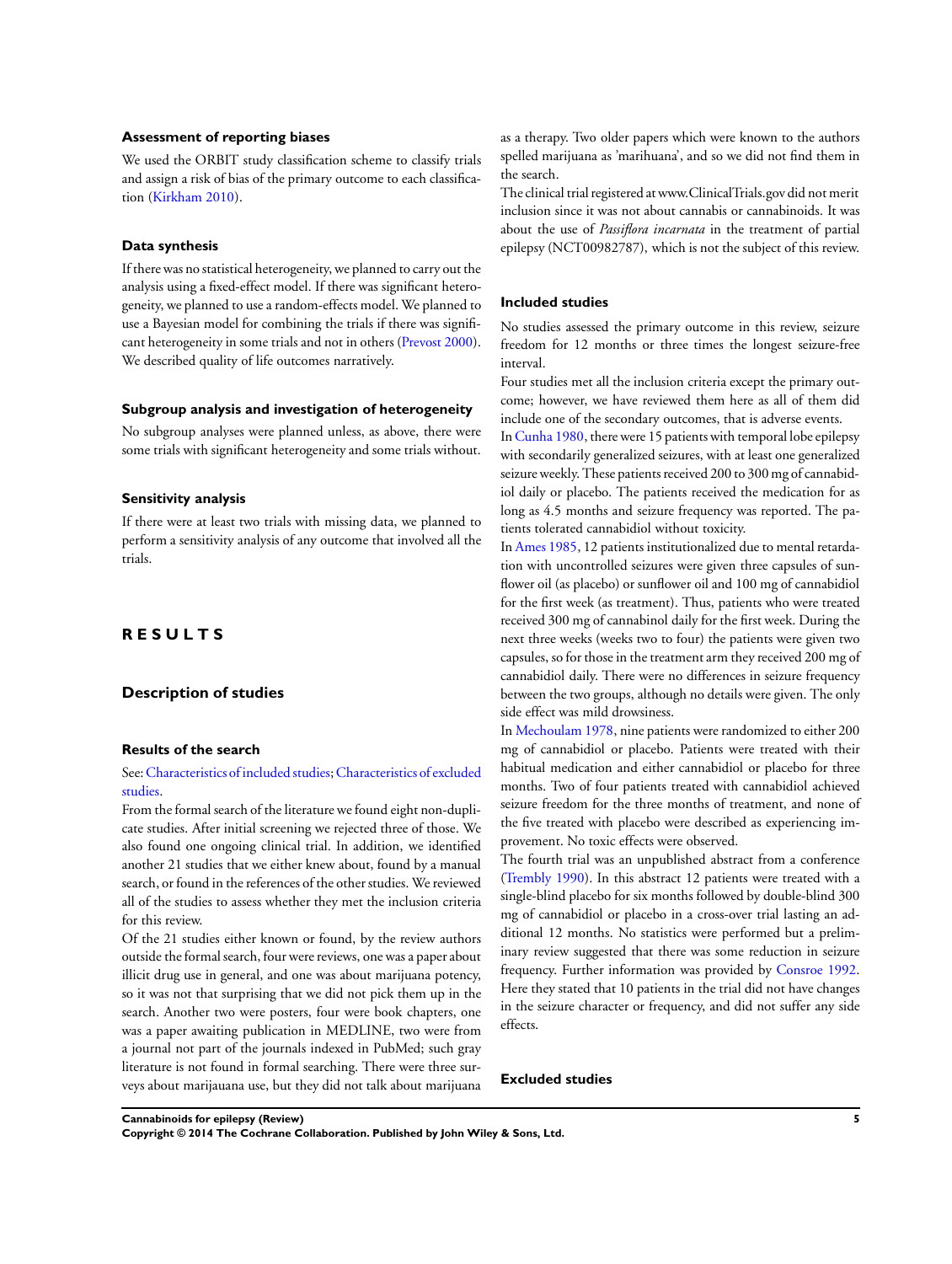There were 22 excluded studies. Most were case reports and retrospective studies. Five were observational studies without controls. Two were review papers; one of the review papers included additional information about [Trembly 1990](#page-8-0), which we included when describing the study.

#### **Risk of bias in included studies**

### **Allocation**

None of the four studies reported on allocation since none of them mentioned how the patients were randomized.

#### **Blinding**

Each of the four trials used placebo. [Ames 1985](#page-8-0) and [Cunha 1980](#page-8-0) specified that the placebo appeared identical to the experimental capsules. [Ames 1985](#page-8-0) and [Mechoulam 1978](#page-8-0) were reportedly double-blind studies. [Ames 1985](#page-8-0) used 'arbitrary' allocation and the people who measured effectiveness were not aware of which arm the patients were in. No details of the investigator blinding were provided by [Mechoulam 1978.](#page-8-0) [Trembly 1990](#page-8-0) was a partially single-blind and partially double-blind study, with no details of the investigator blinding provided. [Cunha 1980](#page-8-0) was meant to be a single-blind study but there was a risk for unblinding of the participants of the study as one patient was switched from the control to the experimental arm. No information was given except that such a switch occurred.

#### **Incomplete outcome data**

No study provided data for the primary outcome in this review. Of the secondary outcomes, data were only provided for safety. There was no mention of patients dropping out in any of the studies.

### **Selective reporting**

There did not appear to be selective reporting in any of the four trials. There was a question about dropouts in [Cunha 1980](#page-8-0) because when the results were re-reported the number of patients changed from 12 to 10, and that might possibly raise the question of selective reporting.

Since the primary outcome was not measured, for any of these studies, the ORBIT classification did not apply.

### **Other potential sources of bias**

None of the studies had a table that compared baseline characteristics of the patients in the control group versus the treatment group.

#### **Effects of interventions**

No information was given in any of the four included studies about the primary outcome: seizure freedom meeting the current ILAE definition. There was also no information in any of the four included studies about two of the secondary outcomes: responder rate lasting at least six months, or objective quality of life measures. There was reporting about one secondary outcome, adverse events. All four trials reported no toxic effects with treatment of 200 to 300 mg of cannabidiol, however one mentioned mild drowsiness [\(Ames 1985](#page-8-0)).

### **D I S C U S S I O N**

Four studies met the inclusion criteria for this review. None of the four studies provided information to address the primary outcome of this review, seizure freedom for 12 months or three times the longest interseizure interval. Of the secondary outcomes, the only one that could be answered was that there were no significant side effects in any of the patients studied except in one study ([Ames](#page-8-0) [1985](#page-8-0)) which reported mild drowsiness.

One of the weaknesses of the present review is the fact that it is possible that there are other studies which may not have been included in this review. While we either knew of or found an additional 21 studies, which we considered for inclusion, there may be others we do not know about.

### **Summary of main results**

No reliable conclusions can be drawn at present regarding the efficacy of cannabinoids as a treatment for epilepsy. The dose of 200 to 300 mg daily of cannabidiol may be safe, although the number of patients treated at this dose is small and, except for one study, the treatment was only for a short period of time.

### **Overall completeness and applicability of evidence**

The evidence from the four trials is far from complete. These are four very small randomized trials of low quality, and none of them measured freedom from seizures at 12 months or three times the greatest interseizure period, or even responder rate at six months.

### **Quality of the evidence**

Under contemporary standards, all four trials are low quality and have to be at high risk for bias. The largest study was of 15 patients. One of the studies was an abstract that had additional details in the chapter of a book, and another was a letter to the editor.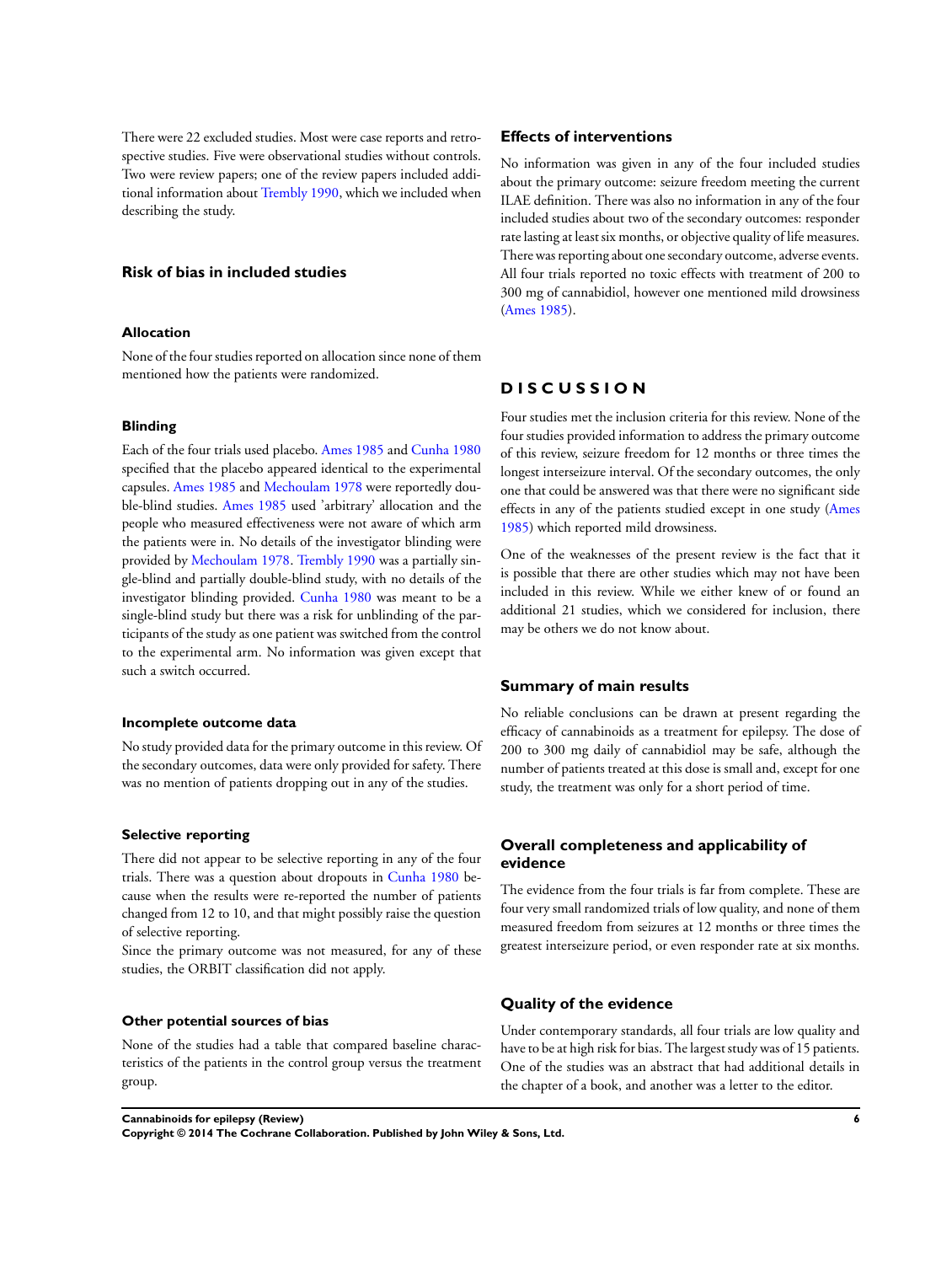#### <span id="page-8-0"></span>**Potential biases in the review process**

The formal search process missed more than half of the articles that we considered for inclusion. It is possible that there are other articles of which the authors are unaware, or are not included in the reference lists of the included studies.

### **Agreements and disagreements with other studies or reviews**

There have been no recent reviews of this topic.

### **A U T H O R S ' C O N C L U S I O N S**

#### **Implications for practice**

No reliable conclusions can be drawn at present regarding the efficacy of cannabinoids as a treatment for epilepsy.

There is an insufficient body of evidence to recommend using marijuana to treat epilepsy. The dose of 200 to 300 mg daily of cannabidiol was safely administered to small numbers of patients, for generally short periods of time, and so no conclusions can be drawn about the safety of long term cannabidiol treatment.

### **Implications for research**

There is a body of animal research that suggests that it might be useful to evaluate the efficacy of cannabinoids for treatment of epilepsy in humans. None of the existing clinical research is of sufficient quality or size to answer this question. If the question were to be addressed, there would need to be a series of properly designed, high quality and adequately powered trials.

### **A C K N O W L E D G E M E N T S**

None

### **R E F E R E N C E S**

#### **References to studies included in this review**

#### **Ames 1985** *{published data only}*

Ames FR, Cridland S. Anticonvulsant effect of cannabidiol. *South African Medical Journal* 1985;**69**:14.

#### **Cunha 1980** *{published data only}*

Cunha JM, Carlini EA, Pereira AE, Ramos OL, Pimentel C, Gagliardi R, et al. Chronic administration of cannabidiol to healthy volunteers and epileptic patients. *Pharmacology* 1980;**21**:175–85.

#### **Mechoulam 1978** *{published data only}*

Mechoulam R, Carlini EA. Toward drugs derived from cannabis. *Naturwissenschaften* 1978;**65**:174–9.

#### **Trembly 1990** *{published data only (unpublished sought but not used)}*

Trembly B, Sherman M. Double-blind clinical study of cannabidiol as a secondary anticonvulsant. Marijuana '90 International Conference on Cannabis and Cannabinoids; 1990 July 8-11; Kolympari, Crete. International Association for Cannabinoid Medicines, 1990:section 2-page 5.

#### **References to studies excluded from this review**

#### **Brust 1992** *{published data only}*

Brust JC, Ng SK, Hauser AW, Susser M. Marijuana use and the risk of new onset seizures. *Transactions of the American Clinical and Climatological Association* 1992;**103**:176–81.

#### **Carlini 1981** *{published data only}*

Carlini EA, Cunha JM. Hypnotic and antiepileptic effects of cannabidiol. *Journal of Clinical Pharmacology* 1981;**21**: 417S–27S.

#### **Consroe 1975** *{published data only}*

Consroe PF, Wood GC, Bauschbaum H. Anticonvulsant nature of marihuana smoking. *JAMA* 1975;**234**:306–7.

# **Consroe 1992** *{published data only (unpublished sought but not used)}*

Consroe PF, Sandyk R. Potential role of cannabinoid for therapy of neurological disorders. In: L Murphy, A Bartke editor(s). *Maijuana/Cannabinoids Neurobiology and Neurophysiology*. Boca Raton: CRC Press, 1992:459–524.

### **Corral 2001** *{published data only}*

Corral VL. Differential effects of medical marijuana based on strain and route of administration: a three-year observational study. *Journal of Cannabis Therapeutics* 2001; **1**(3/4):43–59.

#### **Davis 1949** *{published data only}*

Davis JP, Ramsey HH. Anti-epileptic action of marijuanaactive substances. *Federation Proceedings* 1949;**8**:167.

#### **Ellison 1990** *{published data only}*

Ellison JM, Gelwan E, Ogletree J. Complex partial seizure symptoms affected by marijuana abuse. *Journal of Clinical Psychiatry* 1990;**51**(10):439–40.

#### **Feeney 1976** *{published data only}*

Feeney DM. Marihuana use among epileptics. *JAMA* 1976; **235**(11):1105.

#### **Gieringer 2002** *{published data only}*

Gieringer D. Medical Use of Cannabis: Experience in California. In: F Grotenherman, E Russo editor(s). *Cannabis and Cannabinoids: Pharmacology, Toxicology, and Therapeutic Potential*. New York, NY: The Haworth Press, 2002:143–51.

**Cannabinoids for epilepsy (Review) 7**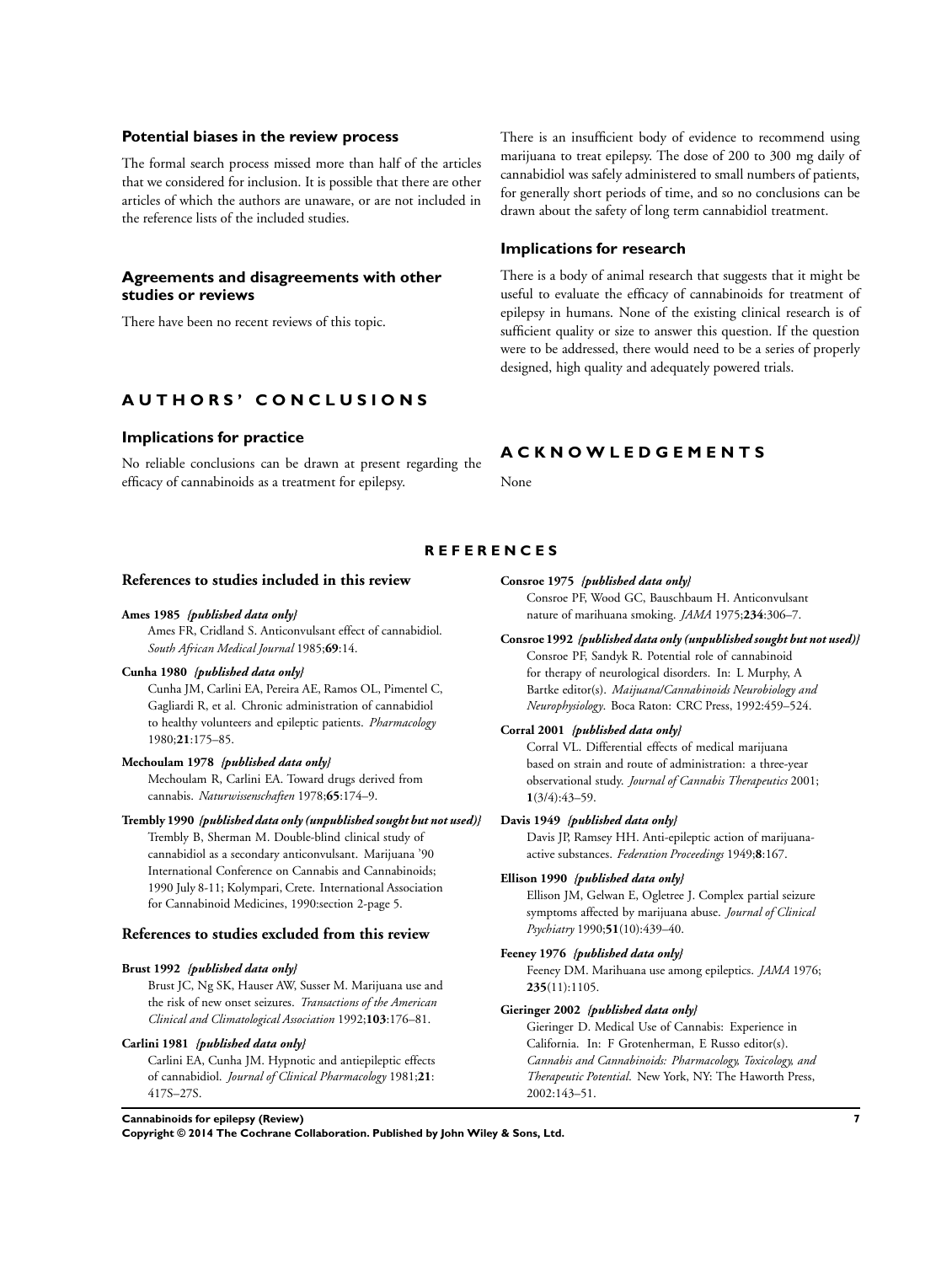#### **Gordon 2001** *{published data only}*

Gordon E, Devinsky O. Alcohol and marijuana: effects on epilepsy and use by patients with epilepsy. *Epilepsia* 2001; **42**(10):1266–72.

#### **Grinspoon 1997** *{published data only}*

Grinspoon L, Bakalar JB. *Marihuana, the forbidden medicine*. New Haven, CT: Yale University Press, 1997.

#### **Gross 2004** *{published data only}*

Gross DW, Hamm J, Ashowrth NL, Quigley D. Marijuana use and epilepsy. *Neurology* 2004;**62**:2095–7.

#### **Grotenherman 2003** *{published data only}*

Grotenherman F, Schnelle M. Survey on the Medical Use of Cannabis and THC in Germany. *Journal of Cannabis Therapeutics* 2003;**3**(2):17–39.

#### **Keeler 1967** *{published data only}*

Keeler MH, Reifler CB. Grand mal convulsions subsequent to marijuana use. Case report. *Diseases of the Nervous System* 1967;**28**(7 Pt 1):474–5.

### **Lorenz 2003** *{published data only}*

Lorenz R. Experiences with THC-treatment in children and adolescents. IACM 2nd Conference on Cannabinoids in Medicine. Koeln, Germany: International Association for Cannabis as Medicine, 2003:6.

#### **Lorenz 2004** *{published data only}*

Lorenz R. On the application of cannabis in paediatrics and epileptology. *Neuroendocrinology Letters* 2004;**25**(1-2): 40–4.

#### **Lutz 2008** *{published data only}*

Lutz B, Monory K. Soothing the seizures of children. *Nature Medicine* 2008;**14**(7):721–2.

#### **Mortati 2007** *{published data only}*

Mortati K, Dworetzky B, Devinsky O. Marijuana: an effective treatment in partial epilepsy? A case report and review of the literature. *Reviews in Neurological Diseases* 2007;**4**(2):103–6.

#### **Ng 1990** *{published data only}*

Ng SKC, Brust JCM, Hauser WA, Susser M. Illicit drug use and the risk of new-onset seizures. *American Journal of Epidemiology* 1990;**132**(1):47–57.

#### **Perez-Reyes 1974** *{published data only}*

Perez-Reyes M, Wingfield M. Cannabidiol and electroencephalographic epileptic activity. *JAMA* 1974;**230** (12):1635.

### **Petro 1997** *{published data only}*

Petro D. Seizure Disorders. In: ML Mathre editor(s). *Cannabis in Medical Practive*. Jefferson, NC: McFarland & Co, Inc., 1997:125–8.

#### **Pijlman 2005** *{published data only}*

Pijlman FT, Rigter SM, Hoek J, Goldschmidt HM, Niesink RJ. Strong increase in total delta-THC in cannabis preparations sold in Dutch coffee shops. *Addiction Biology* 2005;**10**:171–80.

### **Additional references**

#### **Annegers 1999**

Annegers JF, Dubinsky S, Coan SP, Newmark ME, Roht L. The incidence of epilepsy and unprovoked seizures in multiethnic, urban health maintenance organizations. *Epilepsia* 1999;**40**(4):502–6.

#### **Buckmaster 1997**

Buckmaster PS, Dudek FE. Neuron loss, granule cell axon reorganization, and functional changes in the dentate gyrus of epileptic kainate-treated rats. *Journal of Comparative Neurology* 1997;**385**(3):385–404.

#### **Buckmaster 2002**

Buckmaster PS, Zhang GF, Yamawaki R. Axon sprouting in a model of temporal lobe epilepsy creates a predominantly excitatory feedback circuit. *Journal of Neuroscience* 2002;**22**  $(15):6650-8.$ 

#### **Dudek 1997**

Dudek FE, Spitz M. Hypothetical mechanisms for the cellular and neurophysiologic basis of secondary epileptogenesis: proposed role of synaptic reorganization. *Journal of Clinical Neurophysiology* 1997;**14**(2):90–101.

#### **EMCDDA 2002**

European Monitoring Centre for Drugs and Drug Addiction. Medicinal cannabis and derivatives: a legal analysis of the options, their limitations, and current practice in the EU. www.eldd.emcdda.org/databases/eldd\_ comparative\_analyses.cfm (date accessed March 15, 2011) 2002.

#### **Feigenbaum 1989**

Feigenbaum JJ, Bergmann F, Richmond SA, Mechoulam R, Nadler V, Kloog Y, et al. Nonpsychotropic cannabinoid as a functional N-methy-D-aspartate receptor blocker. *Proceedings of the National Academy of Sciences of the United States* 1989;**86**(23):9584–7.

#### **Felder 1998**

Felder CC, Glass M. Cannabinoid receptors and their endogenous agonists. *Annual Review of Pharmacology and Toxicology* 1998;**38**:179–200.

#### **Franck 1995**

Franck AE, Pokorny J, Kunkel DD, Schwartzkroin PA. Physiologic and morphologic characteristics of granule cell circuitry in human epileptic hippocampus. *Epilepsia* 1995; **36**(6):543–58.

#### **Gowers 1881**

Gowers WR. *Epilepsy and Other Chronic Convulsive Disorders*. London: Churchill, 1881.

#### **Hauser 1993**

Hauser WA, Annegers JF, Kurland LT. Incidence of epilepsy and unprovoked seizures in Rochester, Minnesota: 1935- 1984. *Epilepsia* 1993;**34**(3):453–68.

#### **Higgins 2011**

Higgins JPT, Green S (editors). Cochrane Handbook for Systematic Reviews of Interventions Version 5.1 [updated March 2011]. The Cochrane Collaboration, 2011. Available from www.cochrane-handbook.org.

#### **Cannabinoids for epilepsy (Review) 8**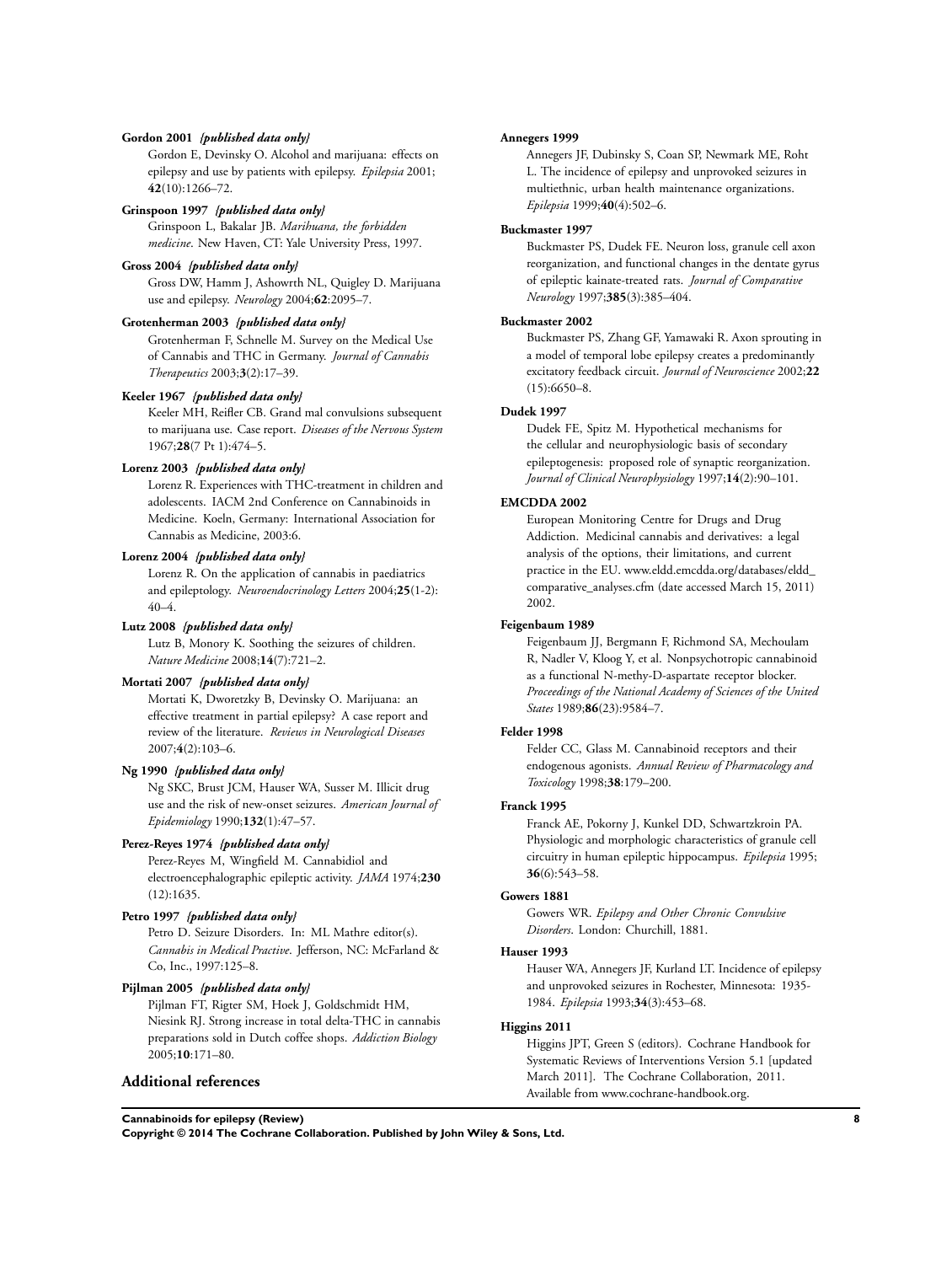#### **Hoffman 2010**

Hoffman DE, Weber E. Medical marijuana and the law. *New England Journal of Medicine* 2010;**362**(16):1453–6.

#### **Howlett 2004**

Howlett AC, Breivogel CS, Childers SR, Deadwyler SA, Hampson RE, Porrino LJ. Cannabinoid physiology and pharmacology: 30 years of progress. *Neuropharmacology* 2004;**47**(S1):345–58.

### **Juul-Jensen 1983**

Juul-Jensen P, Foldspang A. Natural history of epileptic seizures. *Epilepsia* 1983;**24**(3):297–312.

#### **Kirkham 2010**

Kirkham JJ, Dwan KM, Altman DG, Gamble C, Dodd S, Smyth R, et al. The impact of outcome reporting bias in randomised controlled trials on a cohort of systematic reviews. *BMJ* 2010;**340**:c365.

#### **Kwan 2000**

Kwan P, Brodie MJ. Early Identification of refractory epilepsy. *New England Journal of Medicine* 2000;**342**(5): 314–9.

#### **Kwan 2010**

Kwan P, Arzimanoglou A, Berg A, Brodie MJ, Hauser A, Mathern G, et al. Definition of drug resistant epilepsy: Consensus proposal of the ad hoc Task Force of the ILAE Commission on Therapeutic Strategies. *Epilepsia* 2010;**51** (6):1069–77.

#### **Lefebvre 2011**

Lefebvre C, Manheimer E, Glanville J. Chapter 6: Searching for studies. In: Higgins JPT, Green S (editors). Cochrane Handbook for Systematic Reviews of Interventions Version 5.1.0 [updated March 2011]. The Cochrane Collaboration, 2011. Available from www.cochrane-handbook.org.

#### **MacDonald 2000**

MacDonald BK, Cockerell OC, Sander JWAS, Shorvon SD. The incidence and lifetime prevalence of neurologic disorders in a prospective community-based study in the UK. *Brain* 2000;**123**(4):665–75.

#### **Marsicano 2003**

Mariscano G, Goodenough S, Monory K, Hermann H, Eder M, Cannich A, et al. CB1 cannabinoid receptors and on-demand defense against excitotoxity. *Science* 2003;**302** (5642):84–8.

#### **Matsuda 1990**

Matsuda LA, Lolait SJ, Brownstein MJ, Young AC, Bonner TI. Structure of a cannabinoid receptor and functional expression of the cloned cDNA. *Nature* 1990;**346**:561–4.

#### **Mechoulam 1970**

Mechoulam R. Marihuana chemistry. *Science* 1970;**168** (3936):1159–66.

#### **Mechoulom 2007**

Mechoulom R, Peters M, Murillo-Rodriguez E, Hanus LO. Cannabidiol - recent advances. *Chemistry and Biodiversity* 2007;**4**(8):1678–92.

#### **Mohanraj 2006**

Mohanraj R, Brodie MJ. Diagnosing refractory epilepsy: response to sequential treatment schedules. *European Journal of Neurology* 2006;**13**(3):277–82.

#### **Munro 1993**

Munro S, Thomas KL, Abu-Shaar M. Molecular characterization of a peripheral receptor for cannabinoids. *Nature* 1993;**365**(6441):61–5.

#### **Murray 1994**

Murray CJL, Lopez JD. *Global Comparative Assessment in the Health Sector*. 1st Edition. Geneva: World Health Organization, 1994.

#### **Natasuka 2003**

Nakatsuka T, Chen H-X, Roper SN, Gu JG. Cannabinoid receptor-1 activation suppresses inhibitory synaptic activity in human dentate gyrus. *Neuropharmacology* 2003;**45**: 116–21.

#### **Olafsson 2005**

Olafsson E, Ludvigsson P, Gudmundsson G, Hesdorffer D, Kjartansson O, Hauser WA. Incidence of unprovoked seizures and epilepsy in Iceland and an assessment of the epilepsy syndrome classification: a prospective study. *Lancet Neurology* 2005;**4**(10):627–34.

### **Prevost 2000**

Prevost TC, Abrams KR, Jones DR. Models in generalized synthesis of evidence: an example based on studies of breast cancer screening. *Statistics in Medicine* 2000;**19**:3359–76.

#### **Radwan 2009**

Radwan MM, Elsohly MA, Slade D, Ahmed SA, Khan IA, Ross SA. Biologically active cannabinoids from highpotency Cannabis sativa. *Journal of Natural Products* 2009; **72**:906–11.

#### **Razdan 1983**

Razdan RJ, Howes JF. Drugs related to tetrahydrocannabinol. *Medicinal Research Reviews* 1983;**3**(2):119–46.

#### **RevMan 2011**

The Nordic Cochrane Centre, The Cochrane Collaboration. Review Manager (RevMan). 5.1. Copenhagen: The Nordic Cochrane Centre, The Cochrane Collaboration, 2011.

#### **Song 1993**

Song F, Freemantle N, Sheldon TA, House A, Watson P, Long A, et al. Selective serotonin reuptake inhibitors: metaanalysis of efficacy and acceptability. *BMJ* 1993;**306**:683–7.

#### **Sutula 1989**

Sutula T, Cascino G, Cavazos C, Parada I, Ramirez L. Mossy fiber synaptic reorganization in the epileptic human temporal lobe. *Annals of Neurology* 1989;**26**(3):321–30.

#### **Wilson 2001**

Wilson RE, Nicoll RA. Endogenous cannabinoids mediate retrograde signalling at hippocampal synapses. *Nature* 2001;**410**(6828):588–92.

#### **Winokur 2004**

Winokur RS, Kubal T, Liu D, Davis SF, Smith BN. Recurrent excitation in the dentate gyrus of a murine model

**Cannabinoids for epilepsy (Review) 9**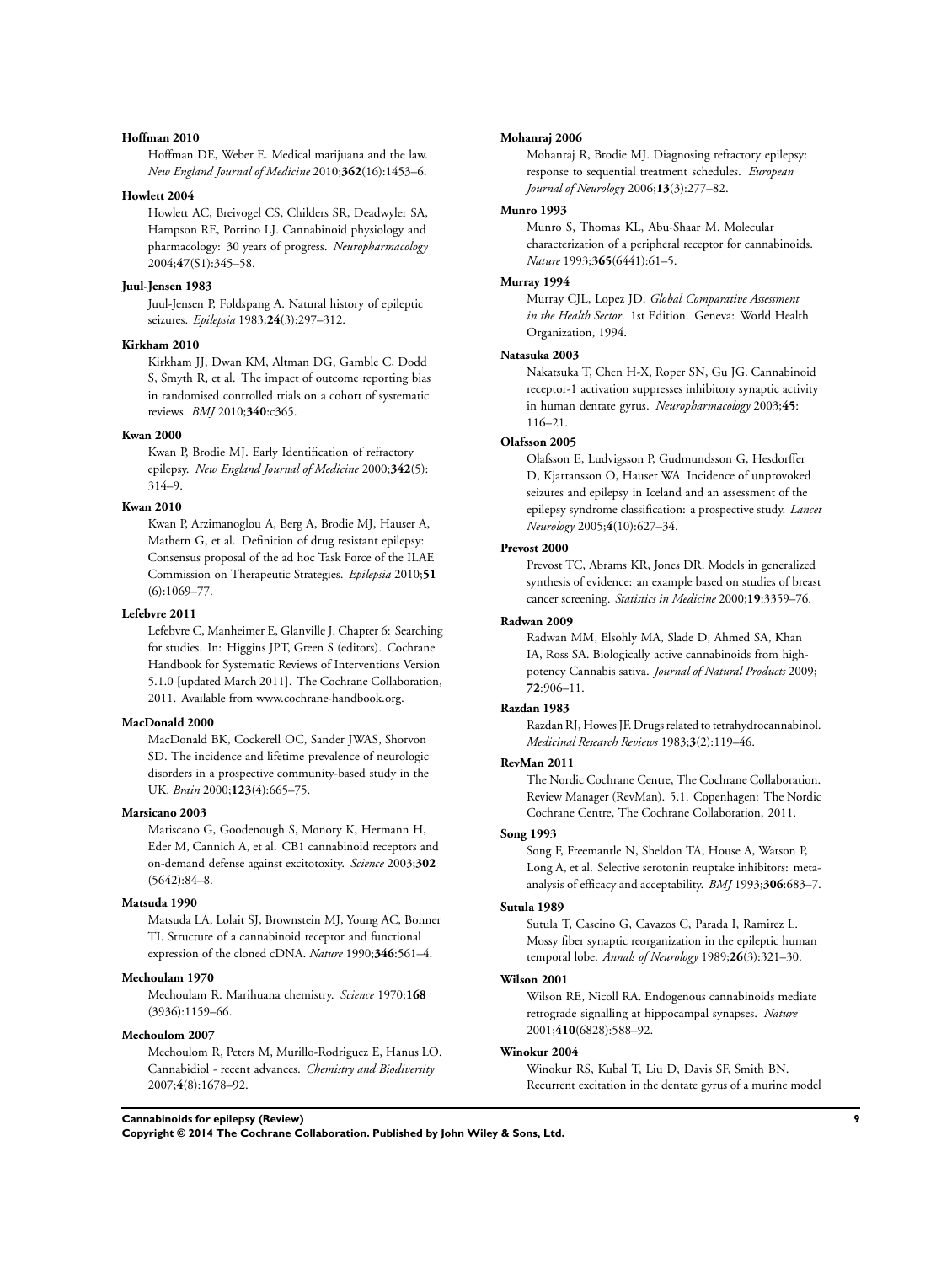of temporal lobe epilepsy. *Epilepsy Research* 2004;**58**(2-3): 93–105.

## **References to other published versions of this review**

### **Gloss 2012**

Gloss D, Vickrey B. Cannabinoids for epilepsy. *Cochrane Database of Systematic Reviews* 2012, Issue 6. [DOI: 10.1002/14651858.CD009270.pub2]

∗ *Indicates the major publication for the study*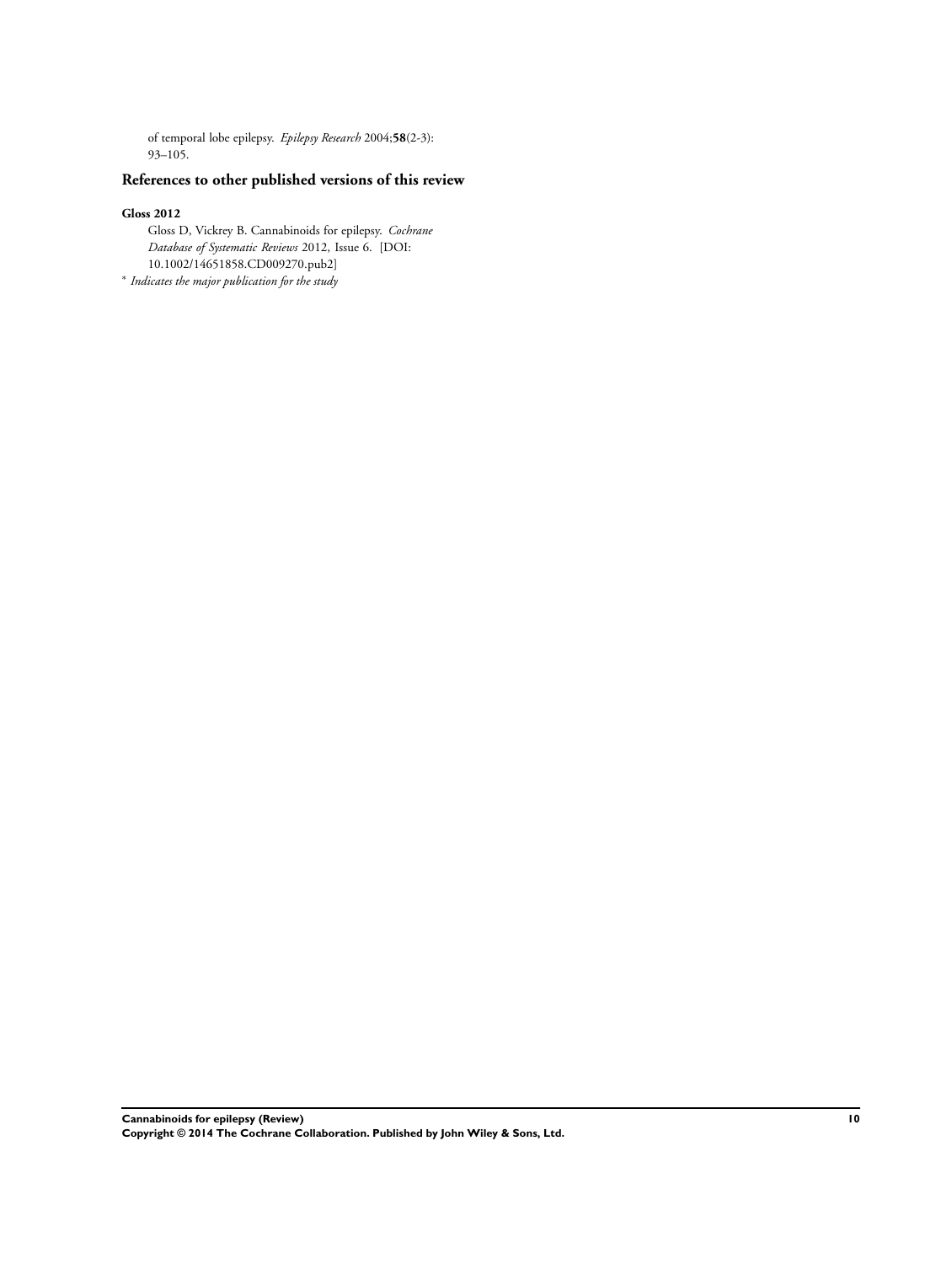# <span id="page-12-0"></span>**CHARACTERISTICS OF STUDIES**

# **Characteristics of included studies** *[ordered by year of study]*

### **Mechoulam 1978**

| Methods       | Controlled trial of 9 individuals with uncontrolled temporal lobe epilepsy who had failed<br>treatment with multiple medications were randomized into two groups                                                                                                                                   |
|---------------|----------------------------------------------------------------------------------------------------------------------------------------------------------------------------------------------------------------------------------------------------------------------------------------------------|
| Participants  | Four people with uncontrolled epilepsy were treated with cannabidiol (Group I), and<br>five people with uncontrolled epilepsy were treated with placebo (Group II). Groups I<br>and II were not compared. Baseline seizure frequency was not reported                                              |
| Interventions | Group I received 200 mg cannabidiol daily for three months. Group II received placebo<br>for the same time. Both groups received anticonvulsants. No information is given as to<br>clinic visits for either group                                                                                  |
| Outcomes      | At three months, two of the Group I patients were seizure-free for the entire three<br>months, one showed partial improvement, and one did now show any improvement.<br>No definition of improvement was given. No toxic effects were observed. None of the<br>placebo patients showed improvement |
| <b>Notes</b>  | It was not specified if the doses of anticonvulsants at baseline were allowed to be varied<br>during the three-month trial There was no power calculation and the sample size was<br>very small. There is no statistical analysis                                                                  |

### *Risk of bias*

| <b>Bias</b>                                                                    | Authors' judgement | Support for judgement                                                                                                  |
|--------------------------------------------------------------------------------|--------------------|------------------------------------------------------------------------------------------------------------------------|
| Random sequence generation (selection Unclear risk<br>bias)                    |                    | No information given                                                                                                   |
| Allocation concealment (selection bias)                                        | Unclear risk       | No information given                                                                                                   |
| Blinding (performance bias and detection Unclear risk<br>bias)<br>All outcomes |                    | The authors state this is a double-blind<br>trial, but do not provide other information<br>to make this judgement      |
| Incomplete outcome data (attrition bias)<br>All outcomes                       | Low risk           | All patients accounted for                                                                                             |
| Selective reporting (reporting bias)                                           | Unclear risk       | No information given                                                                                                   |
| Other bias                                                                     | High risk          | There was no comparison between Group I<br>and Group II to determine if their baseline<br>characteristics were similar |
| Orbit classification                                                           | Low risk           | Not applicable                                                                                                         |

**Cannabinoids for epilepsy (Review) 11**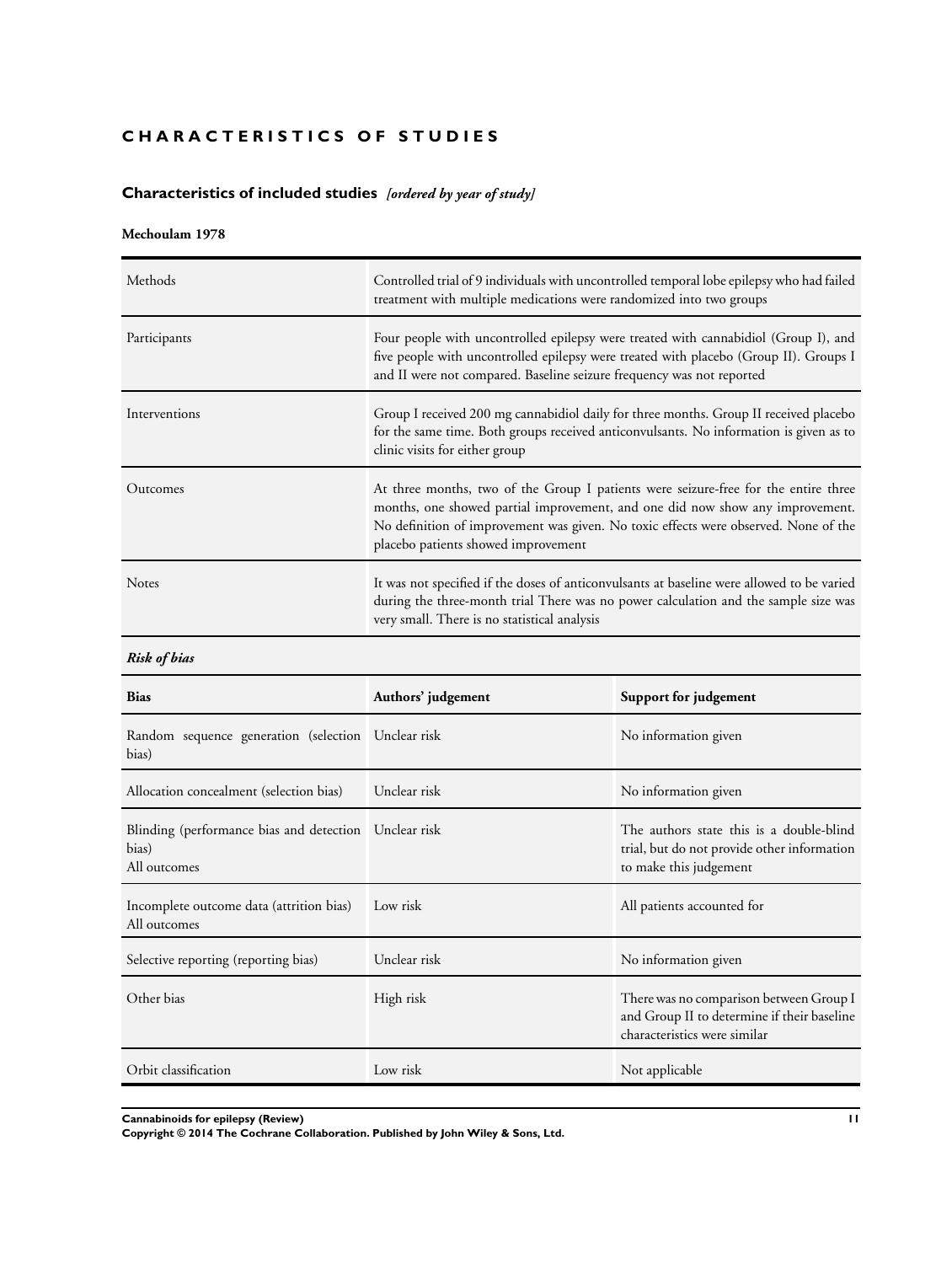**Cunha 1980**

| Methods       | Controlled trial of 15 epileptic patients, with a documented EEG (electroencephalogram)<br>showing a temporal lobe irritative activity, and who were having at least one generalized<br>convulsion weekly, for a period of at least one year. These patients were randomized into<br>two groups                                   |
|---------------|-----------------------------------------------------------------------------------------------------------------------------------------------------------------------------------------------------------------------------------------------------------------------------------------------------------------------------------|
| Participants  | Seven patients were treated with cannabidiol (Group I) and eight patients served as<br>controls (Group II). One patient was transferred to the treatment group after one month.<br>The baseline characteristics of the groups were not compared. An intention-to-treat<br>analysis was not performed                              |
| Interventions | Both groups had two weeks to determine the baseline seizure frequency. Group I received<br>200 to 300 mg of cannabidiol daily for between three and 18 weeks. Group II received<br>placebo                                                                                                                                        |
| Outcomes      | There were weekly visits at the hospital; there was no predetermined time for outcome<br>determination. At the time of last clinical evaluation, one placebo patient was seizure-<br>free, and four treatment patients were seizure-free                                                                                          |
| <b>Notes</b>  | While not explicitly mentioned, based on their table IV, it seems that practitioners were<br>allowed to increase the dosage from 200 to 300 mg daily of cannabidiol. It does not<br>mention if there were any increases in the number of tablets of placebo. There was no<br>power calculation and the sample size was very small |

## *Risk of bias*

| <b>Bias</b>                                                                    | Authors' judgement | Support for judgement                                                                                                                                                                                                                                                                                       |
|--------------------------------------------------------------------------------|--------------------|-------------------------------------------------------------------------------------------------------------------------------------------------------------------------------------------------------------------------------------------------------------------------------------------------------------|
| Random sequence generation (selection Unclear risk<br>bias)                    |                    | No information given                                                                                                                                                                                                                                                                                        |
| Allocation concealment (selection bias)                                        | Unclear risk       | No information given                                                                                                                                                                                                                                                                                        |
| Blinding (performance bias and detection Unclear risk<br>bias)<br>All outcomes |                    | Patients were allowed an increase in the<br>dosage of cannabidiol from 2 to 3 tablets,<br>and one patient was transferred from the<br>control to treatment group. This increase<br>may have unblinded the patients so treated.<br>Also, this changing suggests that the inves-<br>tigators were not blinded |
| Incomplete outcome data (attrition bias)<br>All outcomes                       | High risk          | No time for outcome given in trial                                                                                                                                                                                                                                                                          |
| Selective reporting (reporting bias)                                           | Low risk           | All patients were evaluated weekly                                                                                                                                                                                                                                                                          |
| Other bias                                                                     | High risk          | There was no comparison between Group I<br>and Group II to determine if their baseline<br>characteristics were similar                                                                                                                                                                                      |

**Cannabinoids for epilepsy (Review) 12**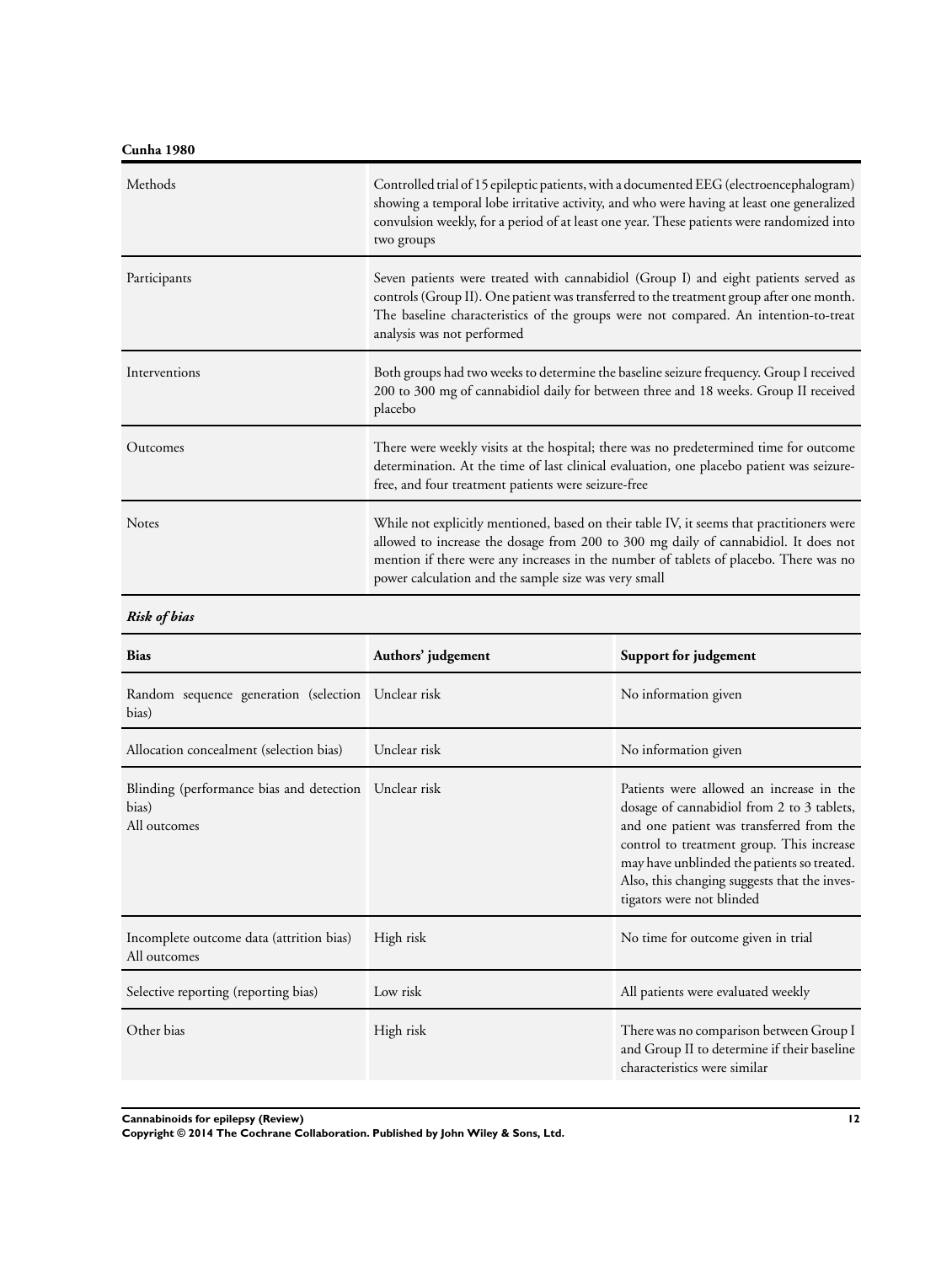### **Cunha 1980** (*Continued)*

| Orbit classification | Low risk                                                                                                                                                                                                                                                                                                                                       | Not applicable                                                                                                                                                                                                                                                                  |
|----------------------|------------------------------------------------------------------------------------------------------------------------------------------------------------------------------------------------------------------------------------------------------------------------------------------------------------------------------------------------|---------------------------------------------------------------------------------------------------------------------------------------------------------------------------------------------------------------------------------------------------------------------------------|
| <b>Ames 1985</b>     |                                                                                                                                                                                                                                                                                                                                                |                                                                                                                                                                                                                                                                                 |
| Methods              | Controlled trial of 12 institutionalized, mentally retarded patients with frequent seizures<br>who were not controlled on conventional anticonvulsant therapy. These patients were<br>'arbitrarily' divided into two groups; it is unclear if they were randomized. They recorded<br>seizures and measured side effects                        |                                                                                                                                                                                                                                                                                 |
| Participants         | The abstract does not state if the patients were evenly split between the two groups. One<br>group received cannabidiol (Group I), and the other group received placebo (Group II).<br>These patients were segregated to one ward and observed with experienced nursing staff.<br>The baseline characteristics of the groups were not compared |                                                                                                                                                                                                                                                                                 |
| Interventions        | One group was treated with 300 mg cannabidiol daily for the first week and then 200<br>mg daily for the next three weeks (Group I), and the other was treated with placebo<br>(Group II)                                                                                                                                                       |                                                                                                                                                                                                                                                                                 |
| Outcomes             | drowsiness"                                                                                                                                                                                                                                                                                                                                    | There was found to be no statistically significant difference in seizure frequency between<br>the two groups. Presumably, this occurred at the end of the four weeks, but this is not<br>explicitly indicated. They state there were "no immediate side effects except for mild |
| <b>Notes</b>         | and the sample size was very small                                                                                                                                                                                                                                                                                                             | This is a letter to the editor, and lacks a lot of details. There was no power calculation                                                                                                                                                                                      |

# *Risk of bias*

| <b>Bias</b>                                                                    | Authors' judgement | Support for judgement                                                                                                  |
|--------------------------------------------------------------------------------|--------------------|------------------------------------------------------------------------------------------------------------------------|
| Random sequence generation (selection Unclear risk<br>bias)                    |                    | No information given                                                                                                   |
| Allocation concealment (selection bias)                                        | Unclear risk       | No information given                                                                                                   |
| Blinding (performance bias and detection Unclear risk<br>bias)<br>All outcomes |                    | One of the experimenters was not blinded.<br>Charts submitted to the unblinded experi-<br>menter to analyse the data   |
| Incomplete outcome data (attrition bias)<br>All outcomes                       | Unclear risk       | No information given                                                                                                   |
| Selective reporting (reporting bias)                                           | Unclear risk       | No information given                                                                                                   |
| Other bias                                                                     | High risk          | There was no comparison between Group I<br>and Group II to determine if their baseline<br>characteristics were similar |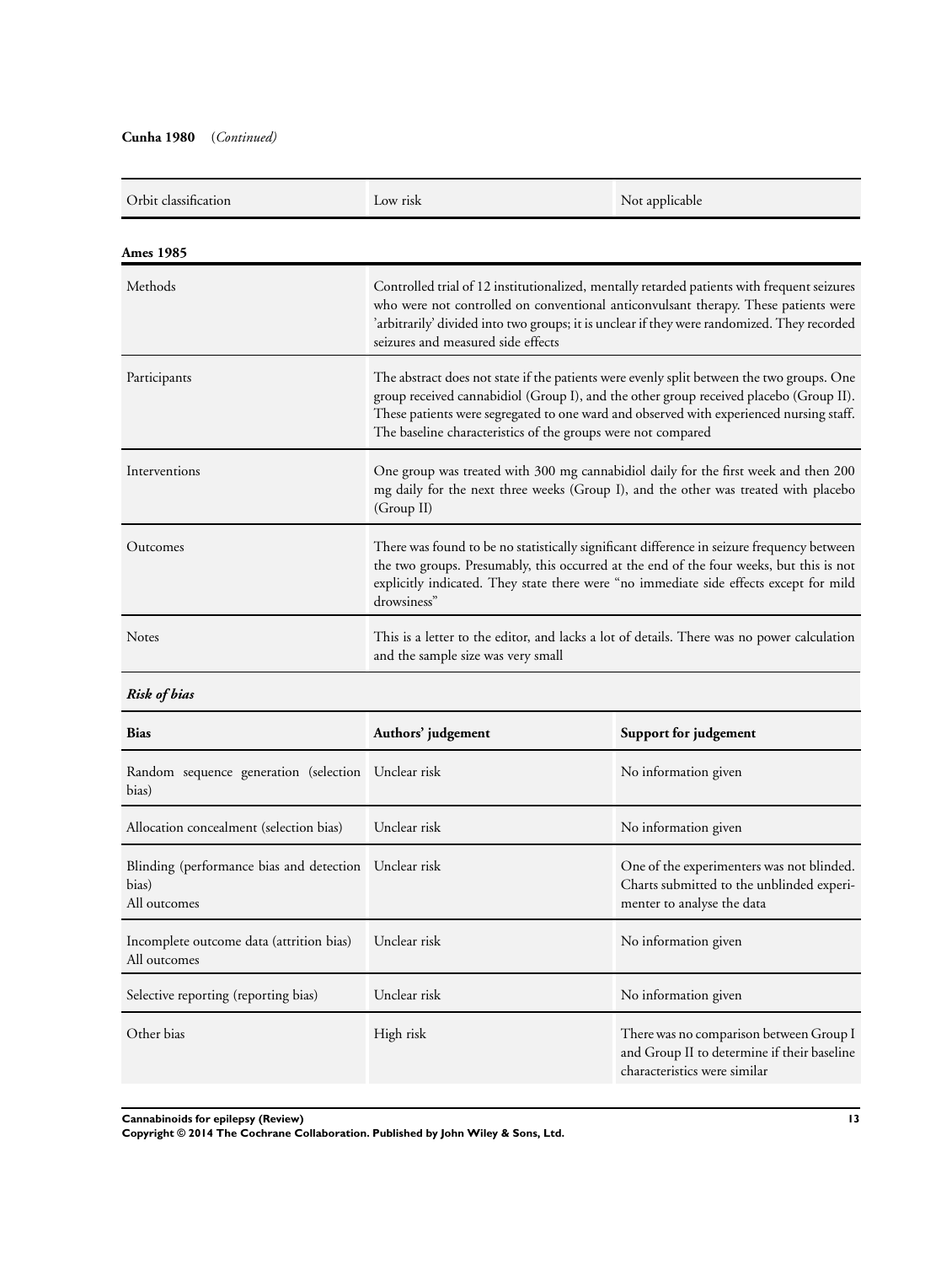### **Ames 1985** (*Continued)*

| Orbit classification | Low risk                                                                                                                                                                                                                                                                                                                                         | Not applicable                                                                                                                                                                                                                                                                                                                                           |
|----------------------|--------------------------------------------------------------------------------------------------------------------------------------------------------------------------------------------------------------------------------------------------------------------------------------------------------------------------------------------------|----------------------------------------------------------------------------------------------------------------------------------------------------------------------------------------------------------------------------------------------------------------------------------------------------------------------------------------------------------|
| Trembly 1990         |                                                                                                                                                                                                                                                                                                                                                  |                                                                                                                                                                                                                                                                                                                                                          |
| Methods              | This is a randomized trial where there were two groups in a cross-over design. There were<br>12 patients with incompletely controlled epilepsy, which was reported in an abstract<br>(Trembly 1990). That study was summarized in a book chapter two years later by others,<br>who report only 10 patients were part of the study (Consroe 1992) |                                                                                                                                                                                                                                                                                                                                                          |
| Participants         | The patients were incompletely controlled epileptic adults. See below for further details                                                                                                                                                                                                                                                        |                                                                                                                                                                                                                                                                                                                                                          |
| Interventions        | of all patients receiving placebo, which was not blinded to investigators. Patients' anti-<br>epileptic medications were allowed to be changed during this period, but not afterwards.<br>patients receiving treatment received placebo, for six months. Both groups, then had a<br>three-month period without either placebo or treatment       | Each patient served as his own control. There was a three-month period where the<br>patients received only their outpatient anti-epileptics. This was followed by six months<br>This was followed by randomization to control and cannabidiol 100 mg given three<br>times a day, for six months. Afterwards, patients on placebo received treatment, and |
| Outcomes             | The abstract (Trembly 1990) did not report statistical analysis of the trial outcomes/<br>main effects, only safety (lab tests) and verbal statements about "no discernable effect"<br>on MMPI (Minnesota Multiphasic Personality Inventory), Beck depression inventory,                                                                         | trail making test, and finger tapping test. Consroe's book chapter in 1992 states that<br>Trembly reported that there were "no effects on seizure pattern, character or frequency"                                                                                                                                                                       |
| <b>Notes</b>         | We attempted to contact authors for additional information. Trembly's group was no<br>abstract. The book chapter had a different sample size, and additional reported outcomes                                                                                                                                                                   | longer at the original institution and could not be located. Consroe was emailed, and he<br>did respond. We could not resolve the discrepancy between the book chapter and the                                                                                                                                                                           |

*Risk of bias*

| <b>Bias</b>                                                                    | Authors' judgement | Support for judgement                                                       |
|--------------------------------------------------------------------------------|--------------------|-----------------------------------------------------------------------------|
| Random sequence generation (selection Unclear risk<br>bias)                    |                    | Information not specified                                                   |
| Allocation concealment (selection bias)                                        | Unclear risk       | Information not specified                                                   |
| Blinding (performance bias and detection Unclear risk<br>bias)<br>All outcomes |                    | Single-blind for first part of study. The sec-<br>ond part was double-blind |
| Incomplete outcome data (attrition bias)<br>All outcomes                       | Unclear risk       | Information not specified                                                   |

**Cannabinoids for epilepsy (Review) 14**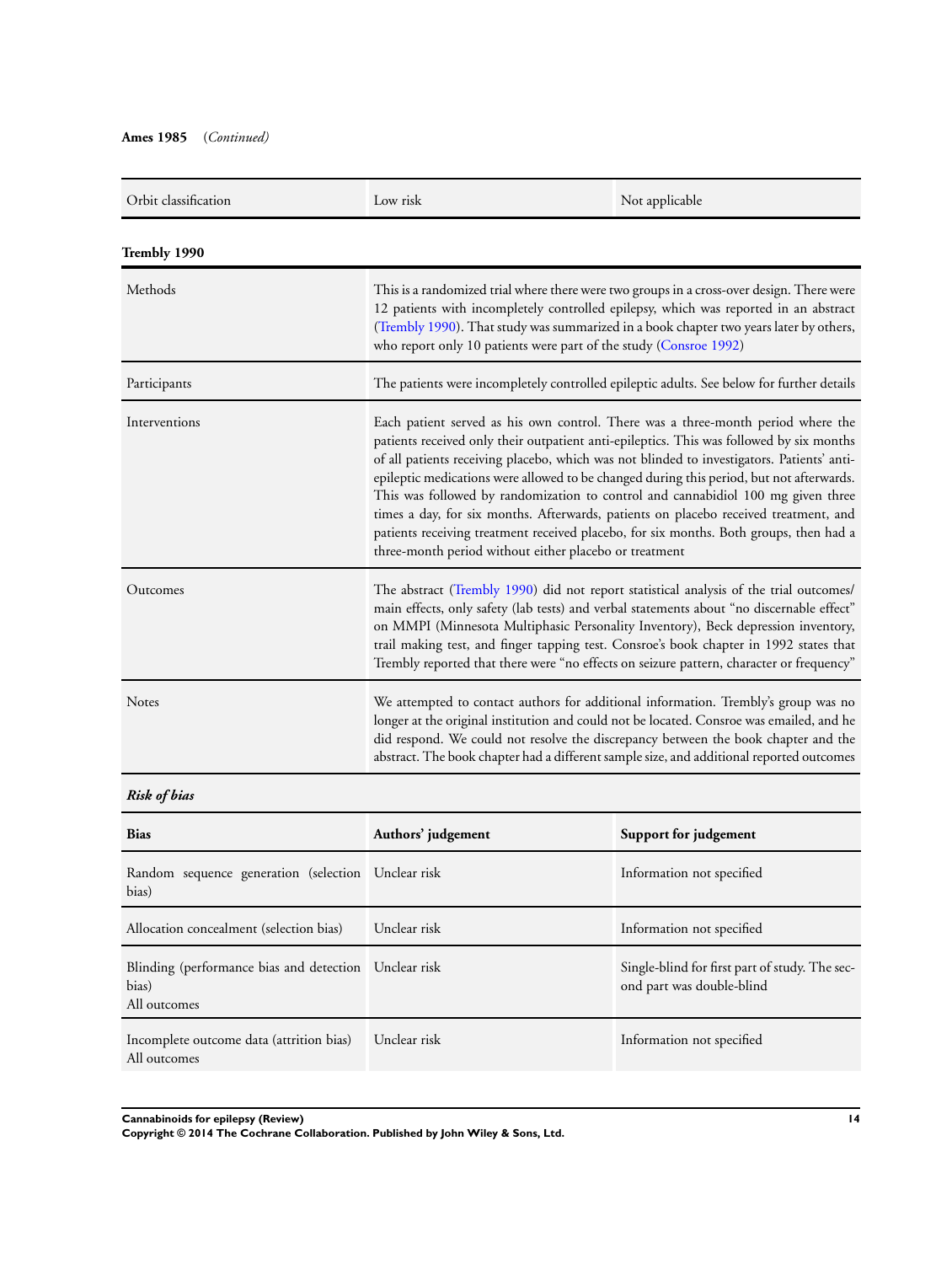### <span id="page-16-0"></span>**Trembly 1990** (*Continued)*

| Selective reporting (reporting bias) | Unclear risk | Information not specified                                                                                                                                                   |
|--------------------------------------|--------------|-----------------------------------------------------------------------------------------------------------------------------------------------------------------------------|
| Other bias                           | High risk    | Unclear why the information from original<br>abstract is different from information con-<br>tained in Consroe 1992. This discrepancy<br>is not talked about in Consroe 1992 |
| Orbit classification                 | Low risk     | Not applicable                                                                                                                                                              |

# **Characteristics of excluded studies** *[ordered by year of study]*

| Study            | Reason for exclusion                                                                                                                                                                                                                                                                                                                                                                                                                       |
|------------------|--------------------------------------------------------------------------------------------------------------------------------------------------------------------------------------------------------------------------------------------------------------------------------------------------------------------------------------------------------------------------------------------------------------------------------------------|
| Davis 1949       | This study is of five institutionalized children who received two homologs of THC. Two responded to the<br>first homolog. One more responded to the second homolog, but another's seizures worsened. Response was<br>not quantified. The time of treatment was seven weeks<br>Since there was no control group, this is an observational study and was excluded. It did not have the primary<br>outcome                                    |
| Keeler 1967      | A 29-year-old with generalized tonic clonic (GTC) seizures with EEG findings consistent with that, had been<br>seizure-free for six months after stopping his two anti-epileptic medications. On the same time period when<br>he started using marijuana regularly, he had a recurrence of 3 GTCs<br>This was a case report, and so was excluded.                                                                                          |
| Perez-Reyes 1974 | A patient with epilepsy with a baseline of diffuse spike and wave during sleep. During sleep, he had an infusion<br>of cannabidiol, and the frequency of spike and wave increased. No statistics were done<br>This was a case report, and so was excluded.                                                                                                                                                                                 |
| Consroe 1975     | A patient with seizures resistant to phenobarbital and diphenylhydantoin became seizure-free when he smoked<br>marijuana. His seizures returned when he ran out of medications, suggesting it was the combination of<br>medications and marijuana that controlled his seizures<br>This is a case report, and so was excluded.                                                                                                              |
| Feeney 1976      | This letter described that a physician sent out 330 surveys about prescribed and illegal drug use of patients<br>from the Convulsive Disorder Unit of the Bernalillo County Medical Center. Of the 98 responses, 72 were<br>considered epileptics. Of these, 13 reported using marijuana, and one felt it made his seizures better and<br>another felt it made his seizures worse<br>This is a cross-sectional study, and so was excluded. |
| Carlini 1981     | This article reported the effects of cannabidiol in healthy volunteers, people with insomnia, and people with<br>epilepsy; however the sample with epilepsy was already reported by Cunha 1980 (which is in this review). No<br>additional information was included in this paper than in the original study<br>This study included information published in another article, Cunha 1980, and so was excluded.                             |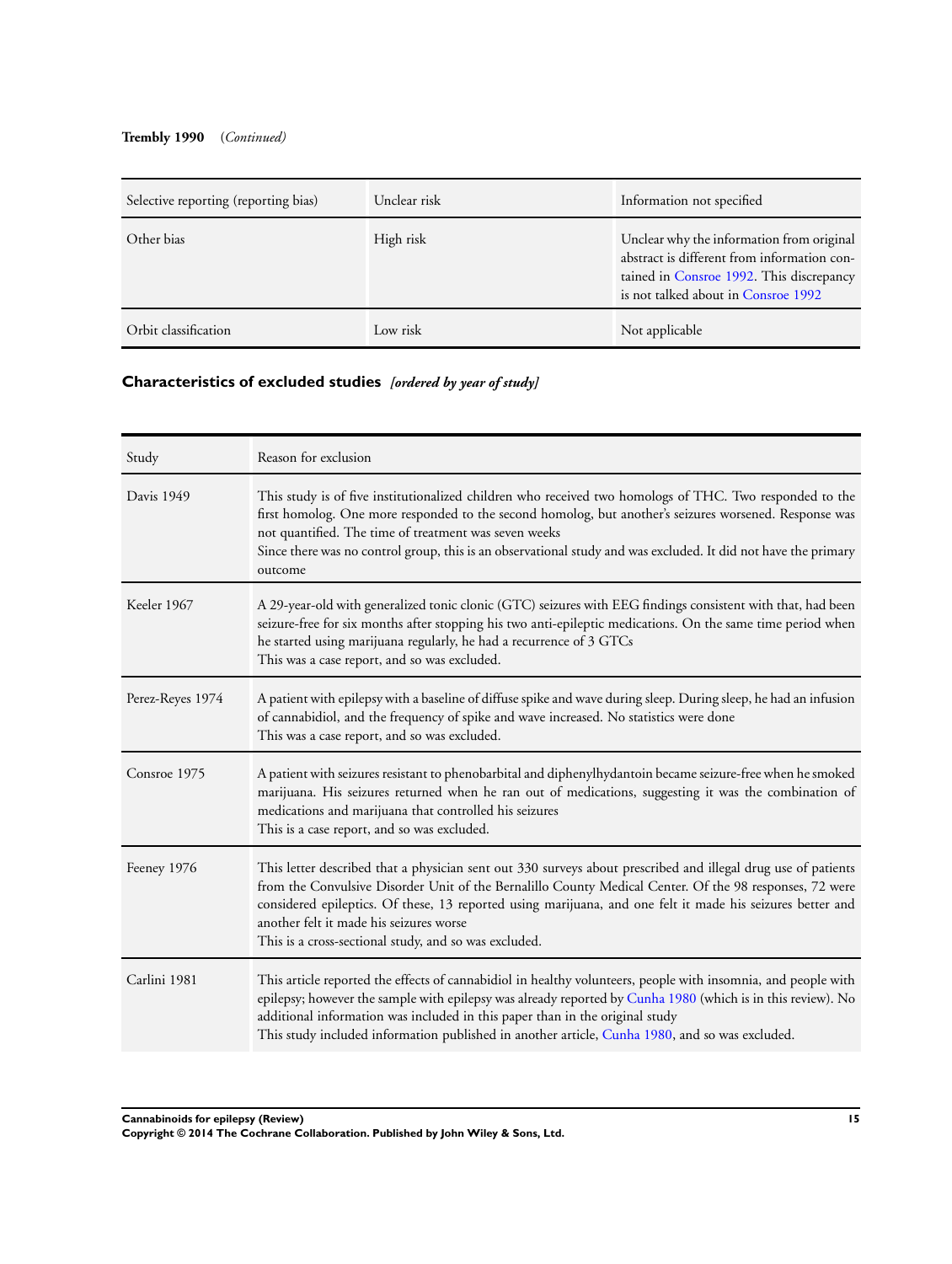(*Continued)*

| Ellison 1990      | A 29-year-old with bipolar disorder and alcohol abuse, who had an electrical shock. He was smoking marijuana.<br>When he stopped, he began to have confusional episodes with an aura of burnt batteries. He had focal spike<br>and wave on EEG (electroencephalogram). He was started on an AED (anti-epileptic drug) and resumed<br>marijuana use. When he stopped marijuana again, his spells returned. He restarted the marijuana, and his<br>spells stopped<br>This was a case report, and so was excluded.                    |
|-------------------|------------------------------------------------------------------------------------------------------------------------------------------------------------------------------------------------------------------------------------------------------------------------------------------------------------------------------------------------------------------------------------------------------------------------------------------------------------------------------------------------------------------------------------|
| Ng 1990           | This study examined illicit drug use among 308 patients with first seizure versus 294 controls admitted for<br>an acute surgical condition as an emergency. While there were more men in the group of cases, there was<br>significantly less marijuana use than the controls, and significantly more heroin use than controls. The authors<br>suggest that this means that heroin is pro-convulsant and marijuana is anticonvulsant<br>This is a case-control study, and so was excluded.                                          |
| Consroe 1992      | This book chapter includes additional information that was not included in Trembly 1990, which we have<br>included when describing the abstract. It does not contain any additional studies. We tried to contact the<br>authors of this chapter for more information and did not get a response                                                                                                                                                                                                                                    |
| <b>Brust 1992</b> | This is a follow-up of the Ng 1990 study using the same patients. They found that, for men, the odds ratio<br>(OR) of unprovoked seizures was 0.36 (95% CI 0.18 to 0.74) and provoked seizures OR 0.18 (95% CI 0.04<br>to 0.84), if the patient had used marijuana within the last three months. A similar effect was not seen among<br>women. The authors suggest that their data proves marijuana is protective of both provoked and unprovoked<br>seizures, for men<br>This is still a case-control study, and so was excluded. |
| Grinspoon 1997    | The authors allow three people to talk about their personal experiences with marijuana. Two of the patients<br>were able to be seizure-free with marijuana. The third was able to markedly decrease his seizure frequency<br>This was a case series, so was excluded.                                                                                                                                                                                                                                                              |
| Petro 1997        | This is a retrospective case review of 11 patients with epilepsy. The only information that is provided is that<br>the patients were males, aged 19-43 years, and that five of seven had complex partial seizures with secondary<br>generalization<br>This is a case series, so was excluded.                                                                                                                                                                                                                                      |
| Corral 2001       | 77 patients in a medical marijuana program were surveyed; 3 gave epilepsy as their primary diagnosis, 1 gave<br>epilepsy as a secondary diagnosis for the use of medical marijuana<br>This was a descriptive study, so was excluded.                                                                                                                                                                                                                                                                                               |
| Gordon 2001       | The authors of this study informally spoke with more than 215 patients in their practice with active epilepsy,<br>who either used marijuana intermittently or regularly. They found that 194 patients (90%) did not identify<br>a relationship between marijuana use and seizure frequency. Sixteen (7%) believed their seizures were less<br>frequent, and 5 (2%) believed their seizures were less frequent<br>This was a descriptive study, so was excluded.                                                                    |
| Gieringer 2002    | 2480 medical marijuana patients in California were interviewed. The primary ICD-9 diagnosis for medical<br>marijauna use among this cohort was epilepsy for 25 patients<br>This was a descriptive study, so was excluded.                                                                                                                                                                                                                                                                                                          |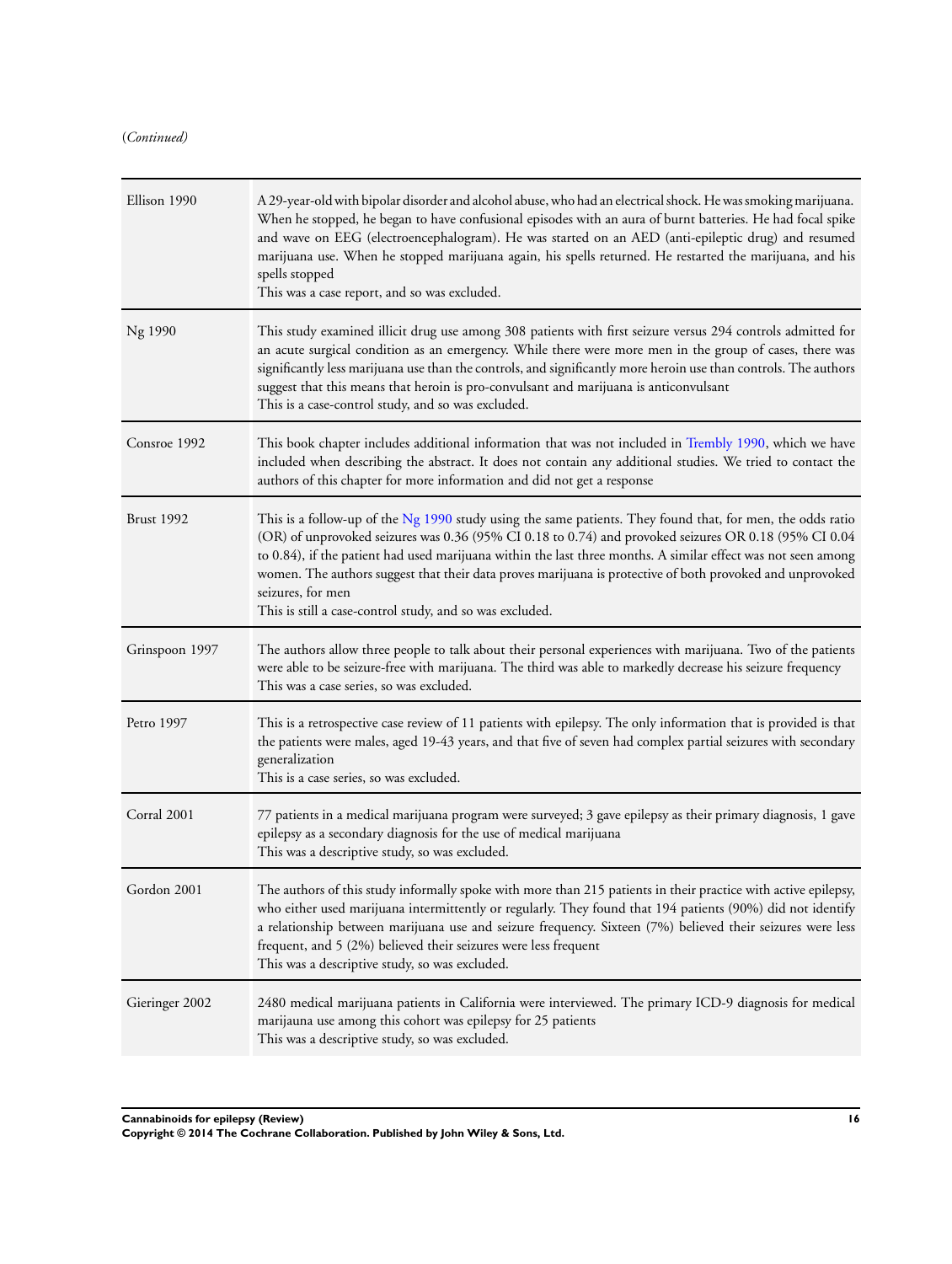(*Continued)*

| Grotenherman 2003 | A questionaire was sent to patients in Germany and Austria. 165 patients responded and were included. 3<br>patients with epilepsy responded. One patient said his physician refused to prescribe THC (the other two did<br>not respond to this question)<br>This was an observational study, so was excluded.                                                                                                                                                                                                             |  |
|-------------------|---------------------------------------------------------------------------------------------------------------------------------------------------------------------------------------------------------------------------------------------------------------------------------------------------------------------------------------------------------------------------------------------------------------------------------------------------------------------------------------------------------------------------|--|
| Lorenz 2003       | This abstract from the International Association for Cannabis as Medicine 2003 conference described eight<br>children aged three to 14 who were treated with THC ( $\Delta^9$ -tetrahydrocannabinol). Four of these children had<br>epilepsy. Of these four, the effect of THC could not be assessed in one, for one it had no effect on his seizures,<br>and for two the frequency of their seizures decreased (without explicitly saying what decreased meant)<br>This was an observational study, and so was excluded. |  |
| Lorenz 2004       | This is the published form of the abstract Lorenz 2003. There remains no quantification about what decrease<br>was for the two patients. It remains an observational study, and so remains excluded                                                                                                                                                                                                                                                                                                                       |  |
| <b>Gross 2004</b> | Of 138 patients who agreed to participate in a survey, 28 were active users of marijuana. Of those 28, 19<br>felt that their seizure severity was improved, and 15 felt that their seizure frequency was improved. None felt<br>that either become worse. In addition, three felt that medication side effects were improved and one felt that<br>medication side effects were worsened<br>This was a cross-sectional study, and so was excluded.                                                                         |  |
| Pijlman 2005      | This paper talked about the increase in potency in marijuana. It does not specifically mention epilepsy                                                                                                                                                                                                                                                                                                                                                                                                                   |  |
| Mortati 2007      | A 45-year-old with cerebral palsy and epilepsy had marked improvement of his seizures with marijuana use.<br>While taking marijuana his seizure frequency went from multiple per day to rarely<br>This was a case report, and so was excluded.                                                                                                                                                                                                                                                                            |  |
| <b>Lutz 2008</b>  | This review talks about how the endocannabinoid system may be implicated in showing how febrile seizures<br>in children may lead to long term changes<br>This paper is expert opinion, and so was excluded.                                                                                                                                                                                                                                                                                                               |  |

THC  $(\Delta^9$ -tetrahydrocannabinol)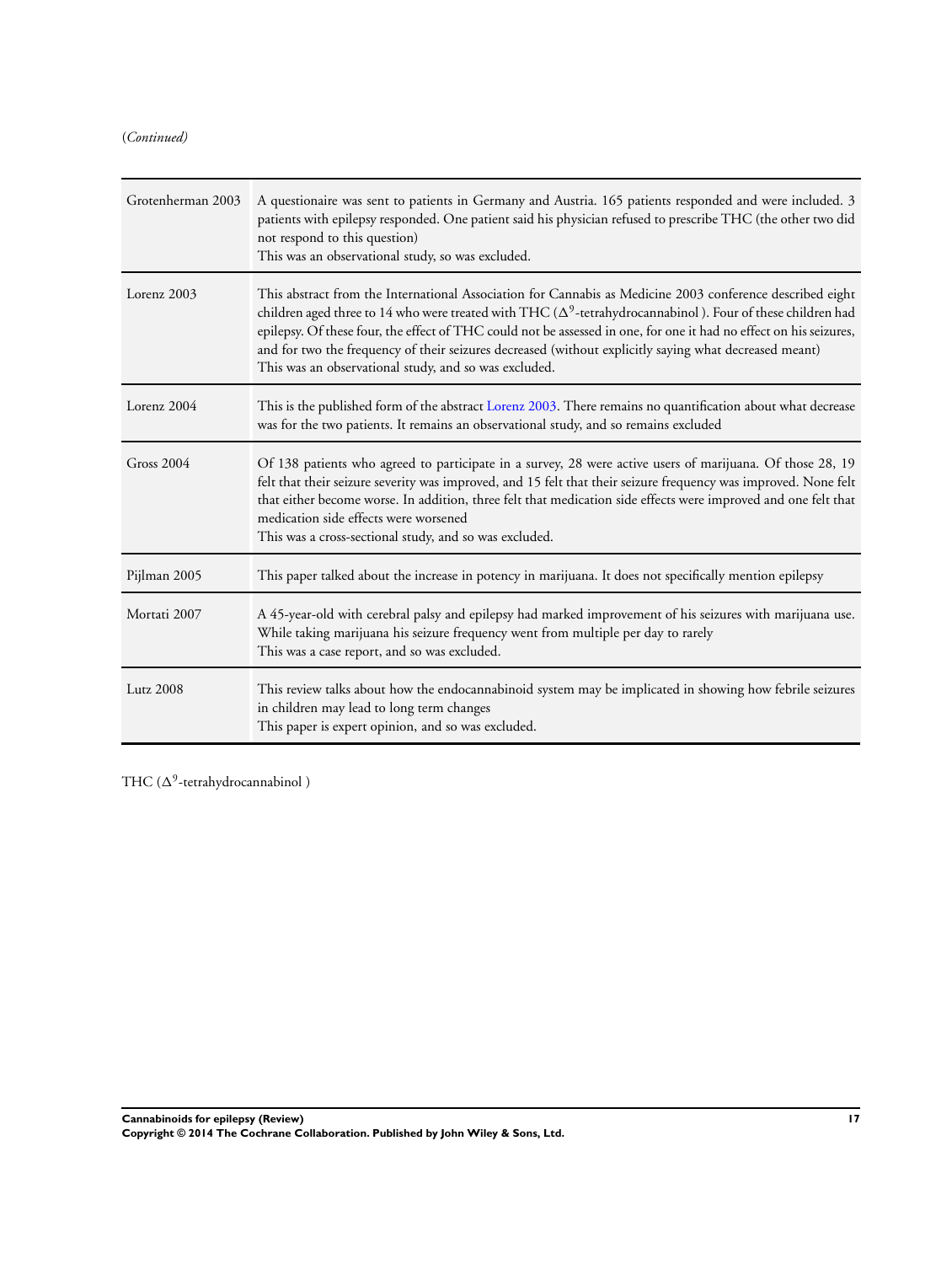# <span id="page-19-0"></span>**D A T A A N D A N A L Y S E S**

This review has no analyses.

# **A P P E N D I C E S**

### **Appendix 1. Cochrane Epilepsy Group Specialized Register search strategy**

#1 MeSH DESCRIPTOR Cannabis Explode All WITH AE AH CH CL CY DE EM EN GE GD IM ME MI PS PH PO RE TO UL VI

#2 MeSH DESCRIPTOR Cannabinoids Explode All WITH AD AE AG AN AI BI BL CF CS CH CL CT DU EC GE HI IM IP ME PK PD PO RE SE ST SD TU TO UR

#3 cannabis or cannabinoids or marijuana or tetrahydrocannabinol or cannabinol or dronabinol #4 (#1 OR #2 OR #3) AND >2011:YR

### **Appendix 2. CENTRAL search strategy**

The following search strategy was used for the latest update. #1 (epilep\* or seizure\* or convuls\*):ti,ab,kw (Word variations have been searched) #2 MeSH descriptor: [Epilepsy] explode all trees #3 MeSH descriptor: [Seizures] explode all trees #4 (#1 or #2 or #3) #5 MeSH descriptor: [Cannabis] explode all trees #6 MeSH descriptor: [Cannabinoids] explode all trees #7 cannabis or cannabinoid\* or marijuana or tetrahydrocannabinol or cannabinol or dronabinol #8 #5 or #6 or #7 #9 #4 and #8 from 2011, in Trials The following was the original search strategy. #1 MeSH descriptor Epilepsy explode all trees #2 MeSH descriptor Seizures explode all trees #3 epilep\* or seizure\* or convulsion\* #4 (#1 OR #2 OR #3) #5 MeSH descriptor Cannabis explode all trees #6 (marijuana) #7 (cannabis) #8 MeSH descriptor Cannabinoids explode all trees #9 (cannabinoid\*) #10 (tetrahydrocannabinol) #11 (cannabinol) #12 (dronabinol) #13 (#5 OR #6 OR #7 OR #8 OR #9 OR #10 OR #11 OR #12)

#14 (#4 AND #13)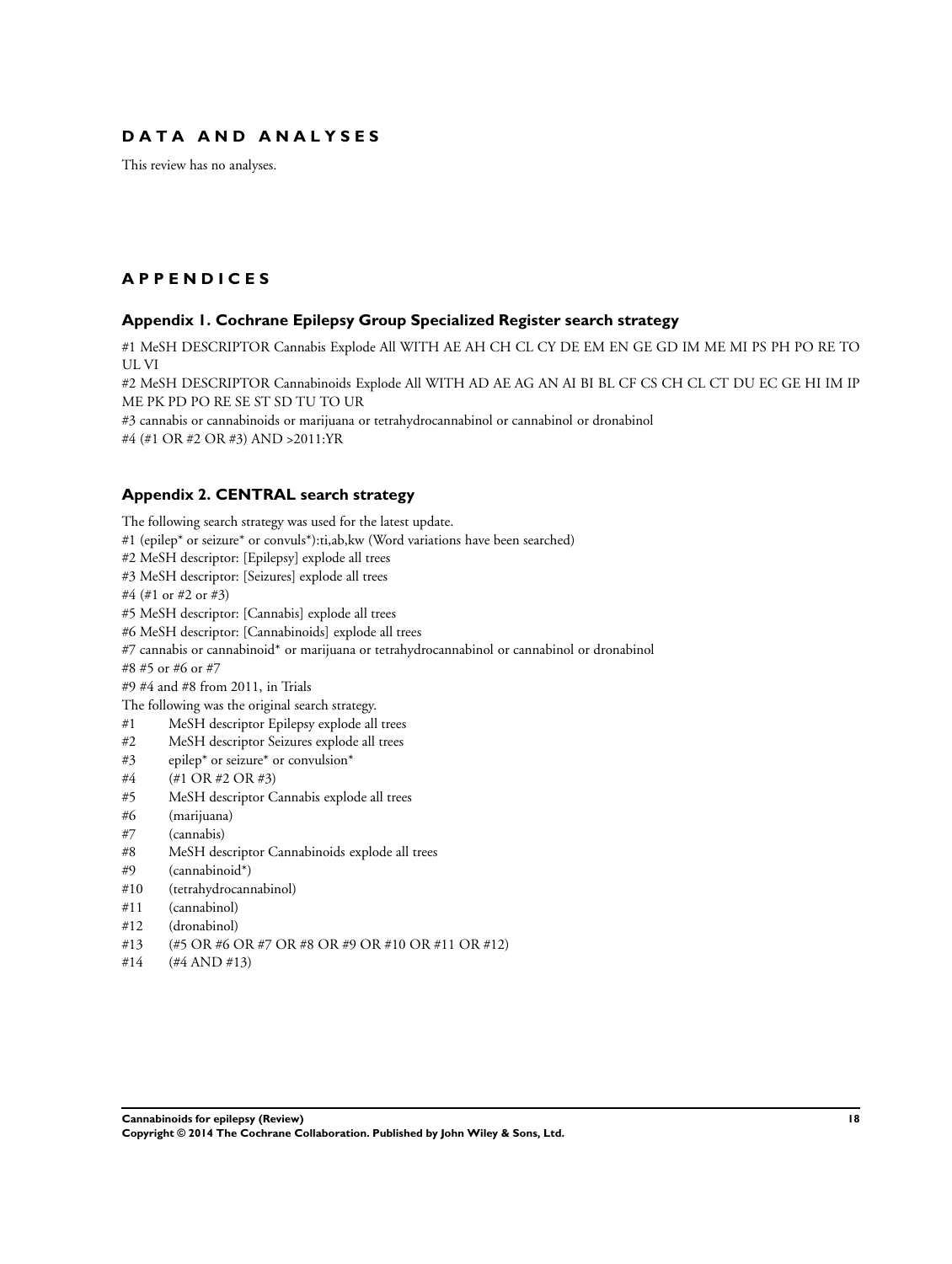### <span id="page-20-0"></span>**Appendix 3. MEDLINE (Ovid) search strategy**

The following search strategy was used for the latest update. This strategy is based on the Cochrane Highly Sensitive Search Strategy for identifying randomized trials published in [Lefebvre 2011.](#page-8-0) 1. exp Cannabis/ 2. exp Cannabinoids/ 3. (cannabis or cannabinoids or marijuana or tetrahydrocannabinol or cannabinol or dronabinol).tw. 4. 1 or 2 or 3 5. exp Epilepsy/ 6. exp Seizures/ 7. (epilep\$ or seizure\$ or convuls\$).tw. 8. 5 or 6 or 7 9. (randomized controlled trial or controlled clinical trial).pt. or (randomized or placebo or randomly).ab. 10. clinical trials as topic.sh. 11. trial.ti. 12. 9 or 10 or 11 13. exp animals/ not humans.sh. 14. 12 not 13 15. 4 and 8 and 14 16. limit 15 to ed=20120515-20130909 The following was the original search strategy. #1 "Cannabis"[Mesh] #2 cannabis[Text word] #3 "Cannabinoids"[Mesh] #4 cannabinoids[Text Word] #5 marijuana[Text Word] #6 tetrahydrocannabinol[Text Word] #7 cannabinol[Text Word] #8 dronabinol[Text Word] #9 #1 or #2 or #3 or #4 or #5 or #6 or #7 or #8 #10 "Epilepsy"[Mesh] #11 epilep\*[Text Word] #12 "Seizures"[Mesh] #13 seizure\*[Text Word] #14 convuls\*[Text Word] #15 #10 or #11 or #12 or #13 or #14 #16 #9 and #15 #17 randomized controlled trial[pt] #18 controlled clinical trial[pt] #19 randomized[tiab] #20 placebo[tiab] #21 clinical trials as topic[Mesh:NoExp]

#22 randomly[tiab] #23 trial[ti] #24 #17 or #18 or #19 or #20 or #21 or #22 or #23 #25 animals[Mesh] not humans[Mesh] #26 #24 not #25 #27 #26 and #16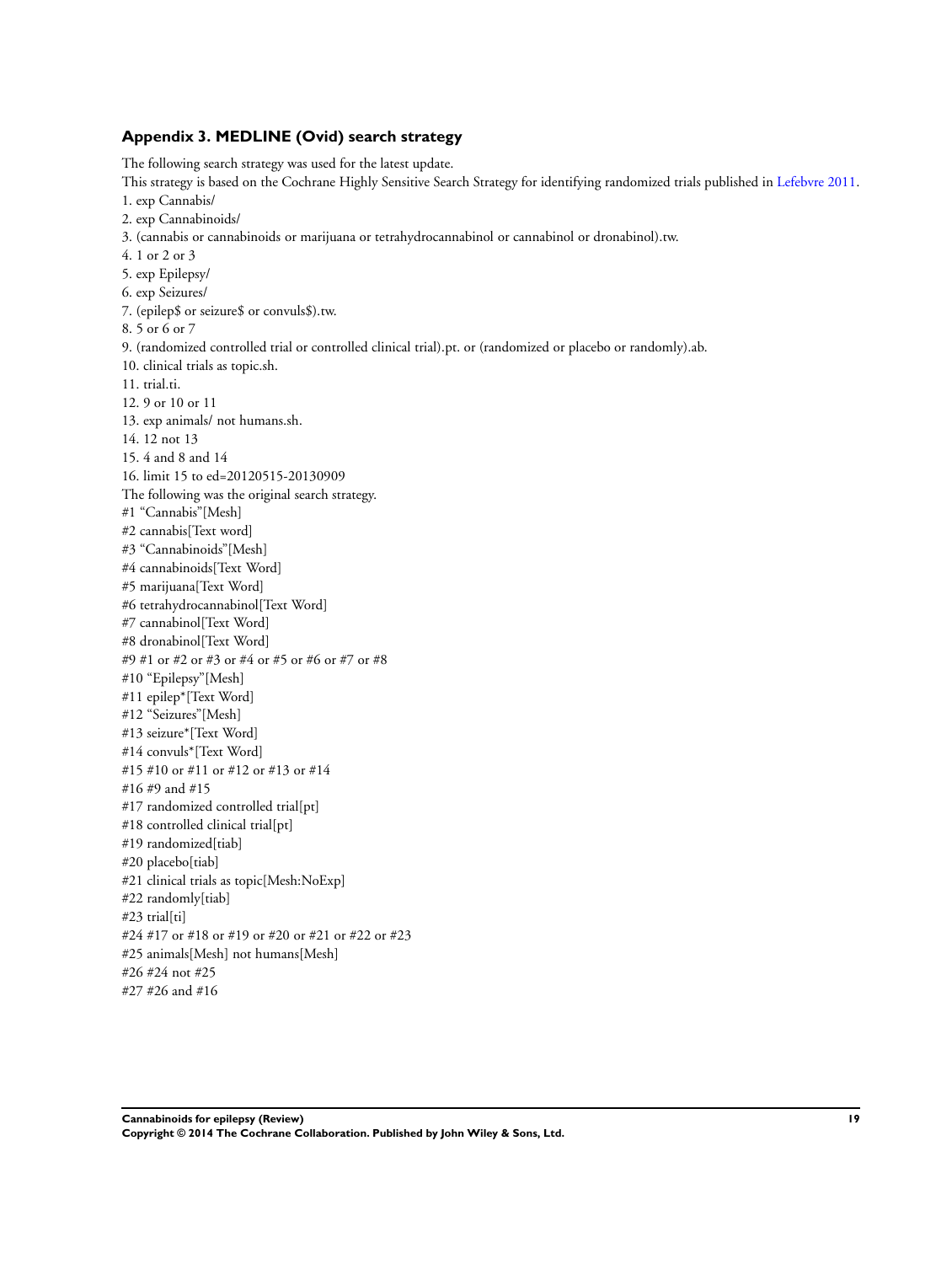### <span id="page-21-0"></span>**Appendix 4. CINAHL search strategy**

The following search strategy was used for the latest update.

| S9             | S1 AND S4 AND S7<br>Published: 20110101-20131231                                                                                                                                                                                                 |
|----------------|--------------------------------------------------------------------------------------------------------------------------------------------------------------------------------------------------------------------------------------------------|
|                | S8 S1 AND S4 AND S7                                                                                                                                                                                                                              |
| $S$ 7          | <b>S5 OR S6</b>                                                                                                                                                                                                                                  |
| S6             | TX cannabis or cannabinoid <sup>*</sup> or marijuana or tetrahydrocannabinol or cannabinol or dronabinol                                                                                                                                         |
|                | S5 (MH "Cannabis")                                                                                                                                                                                                                               |
|                | S4 S2 OR S3                                                                                                                                                                                                                                      |
|                | S3 (MH "Epilepsy+") OR (MH "Seizures+")                                                                                                                                                                                                          |
| S <sub>2</sub> | epilep <sup>*</sup> or seizure <sup>*</sup> or convulsi <sup>*</sup>                                                                                                                                                                             |
| S1             | TX (randomi* OR random* assign* or random* allocat* or placebo* or clinical trial*) OR TI (single blind or double blind<br>or treble blind or triple blind ) OR AB (single blind or double blind or treble blind or triple blind ) OR MJ placebo |

The following was the original search strategy.

### S19 S9 and S13 and S18

- S18 S14 or S15 or S16 or S17
- S17 TX cannabinol or TX dronabinol
- S16 TX marijuana or TX tetrahydrocannabinol
- S15 TX cannabis or TX cannabinoid\*
- S14 (MH "Cannabis")
- S13 S10 or S11 or S12
- S12 (MH "Seizures+")
- S11 (MH "Epilepsy+")
- S10 epilep\* or seizure\* or convulsi\*
- S9 (S1 or S2 or S3 or S4 or S5 or S6 or S7 or S8)
- S8 MJ placebo

**Cannabinoids for epilepsy (Review) 20**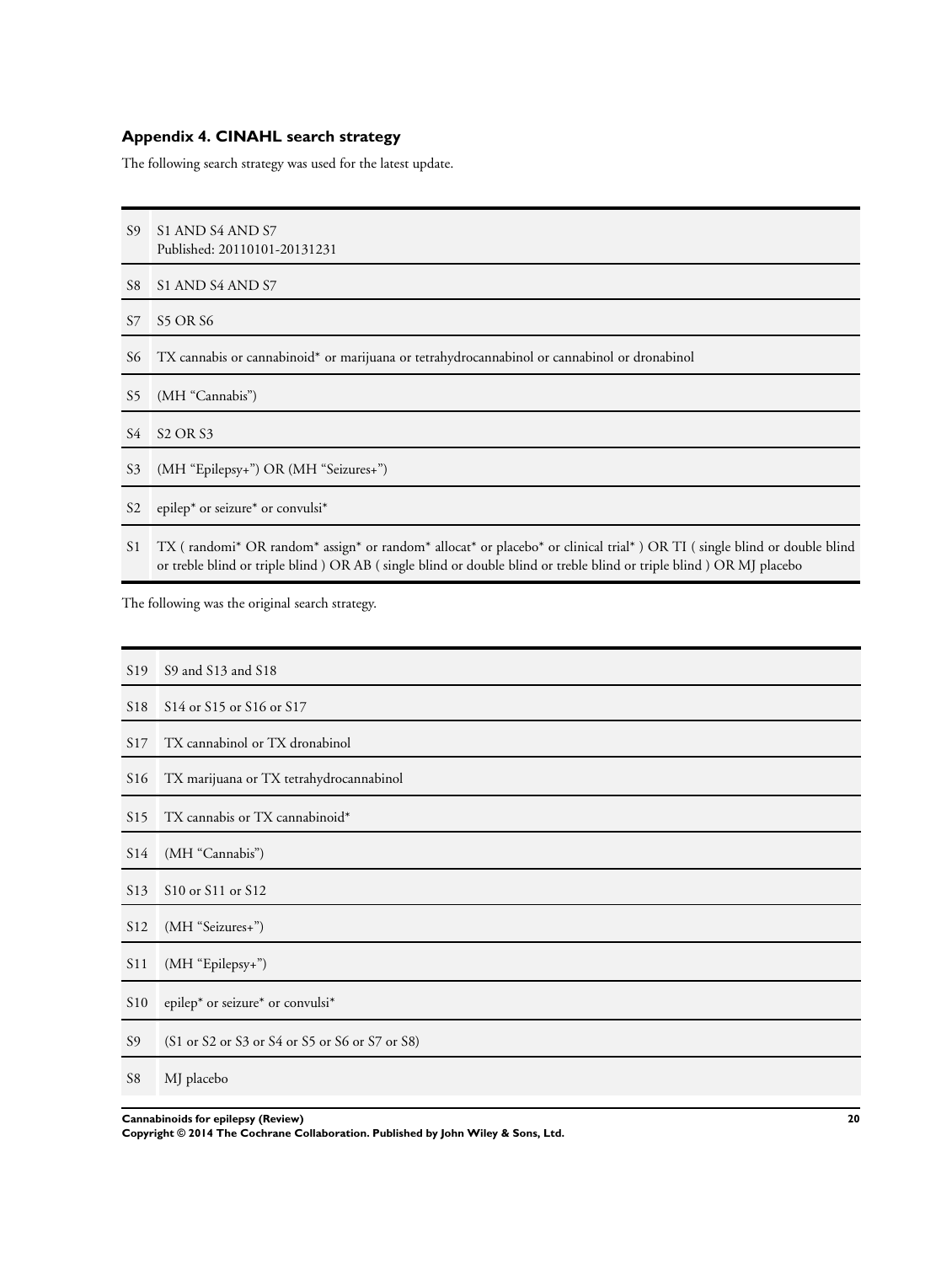### <span id="page-22-0"></span>(*Continued)*

| S7             | KW random* assign* or KW random* allocat* or KW placebo*                      |
|----------------|-------------------------------------------------------------------------------|
| S6             | TI random* assign* or TI random* allocat* or TI placebo*                      |
| S5             | AB random* assign* or AB random* allocat* or AB placebo*                      |
| S4             | TI clinical trial* or AB clinical trial* or KW clinical trial*                |
| S <sub>3</sub> | AB single blind or AB double blind or AB treble blind or AB triple blind      |
| S <sub>2</sub> | TI single blind or TI double blind or TI treble blind or TI triple blind      |
| S <sub>1</sub> | TI randomi <sup>*</sup> or AB randomi <sup>*</sup> or KW randomi <sup>*</sup> |

### **Appendix 5. ISI Web of Knowledge search strategy**

The following search strategy was used for the latest update.

- #5 #3 AND #2 AND #1 Refined by: Publication Years=(2012 OR 2013 OR 2011) *DocType=All document types; Language=All languages;*
- #4 #3 AND #2 AND #1 *DocType=All document types; Language=All languages;*
- #3 Topic=(cannabis or cannabinoid\* or marijuana or tetrahydrocannabinol or cannabinol or dronabinol) *DocType=All document types; Language=All languages;*
- #2 Topic=((randomiz\* OR randomis\* OR controlled OR placebo OR blind\* OR unblind\*) NEAR/2 (trial OR method OR procedure OR study)) *DocType=All document types; Language=All languages;*
- #1 Topic=(((epilep\* OR "infantile spasm" OR seizure OR convuls\* OR (syndrome NEAR/2 (aicardi OR angelman OR doose OR dravet OR "landau kleffner" OR "lennox gastaut" OR ohtahara OR panayiotopoulos OR rasmussen OR rett OR "sturge weber" OR "unverricht lundborg" OR west)) OR "ring chromosome 20" OR "R20" OR "myoclonic encephalopathy" OR "pyridoxine dependency") NOT \*eclampsia)) *DocType=All document types; Language=All languages;*

The following was the original search strategy.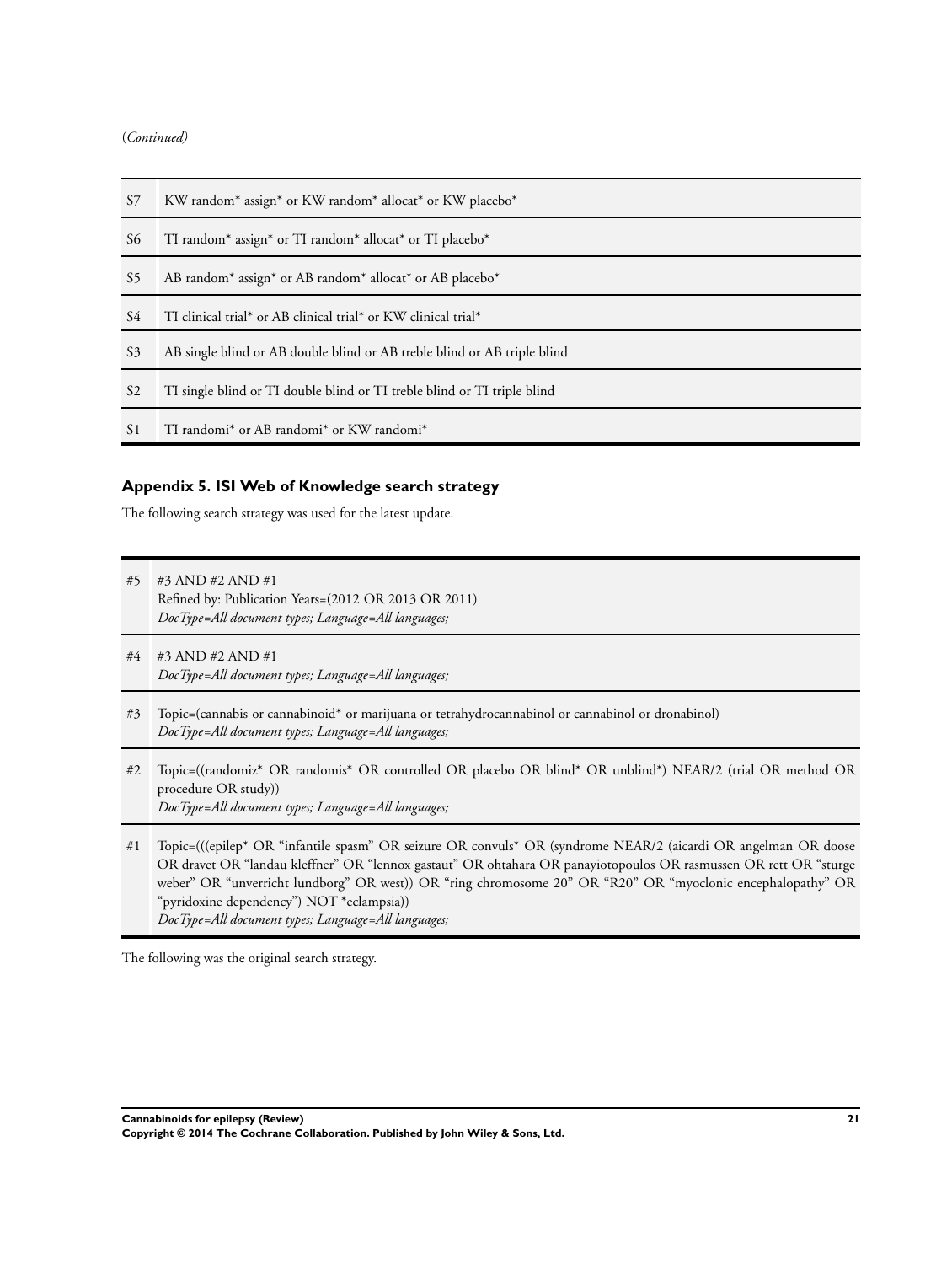<span id="page-23-0"></span>

| #7 | #6 AND #5<br>DocType=All document types; Language=All languages;                                                                                     |
|----|------------------------------------------------------------------------------------------------------------------------------------------------------|
| #6 | Title=(random*) OR Title=(placebo*) OR Title=(double blind) OR Title=(trial) OR Title=(study)<br>DocType=All document types; Language=All languages; |
| #5 | #4 AND #1<br>DocType=All document types; Language=All languages;                                                                                     |
| #4 | #3 OR #2<br>DocType=All document types; Language=All languages;                                                                                      |
| #3 | Topic=(tetrahydrocannabinol) OR Topic=(cannabinol) OR Topic=(dronabinol)<br>DocType=All document types; Language=All languages;                      |
| #2 | Topic=(cannabis) OR Topic=(cannabinoid*) OR Topic=(marijuana)<br>DocType=All document types; Language=All languages;                                 |
| #1 | Topic=(epilep*) OR Topic=(seizure*)<br>DocType=All document types; Language=All languages;                                                           |

### **Appendix 6. ClinicalTrials.gov search terms**

The following search strategy was used for the latest update. (Epilepsy OR Seizures) AND (marijuana OR cannabis OR cannabinoids OR tetrahydrocannabinol OR cannabinol OR dronabinol) The following was the original search strategy. Epilepsy AND marijuana Epilepsy AND cannabis Epilepsy AND cannabinoids Epilepsy AND tetrahydrocannabinol Epilepsy AND cannabinol Epilepsy AND dronabinol Seizures AND marijuana Seizures AND cannabis Seizures AND cannabinoids Seizures AND tetrahydrocannabinol Seizures AND cannabinol Seizures AND dronabinol